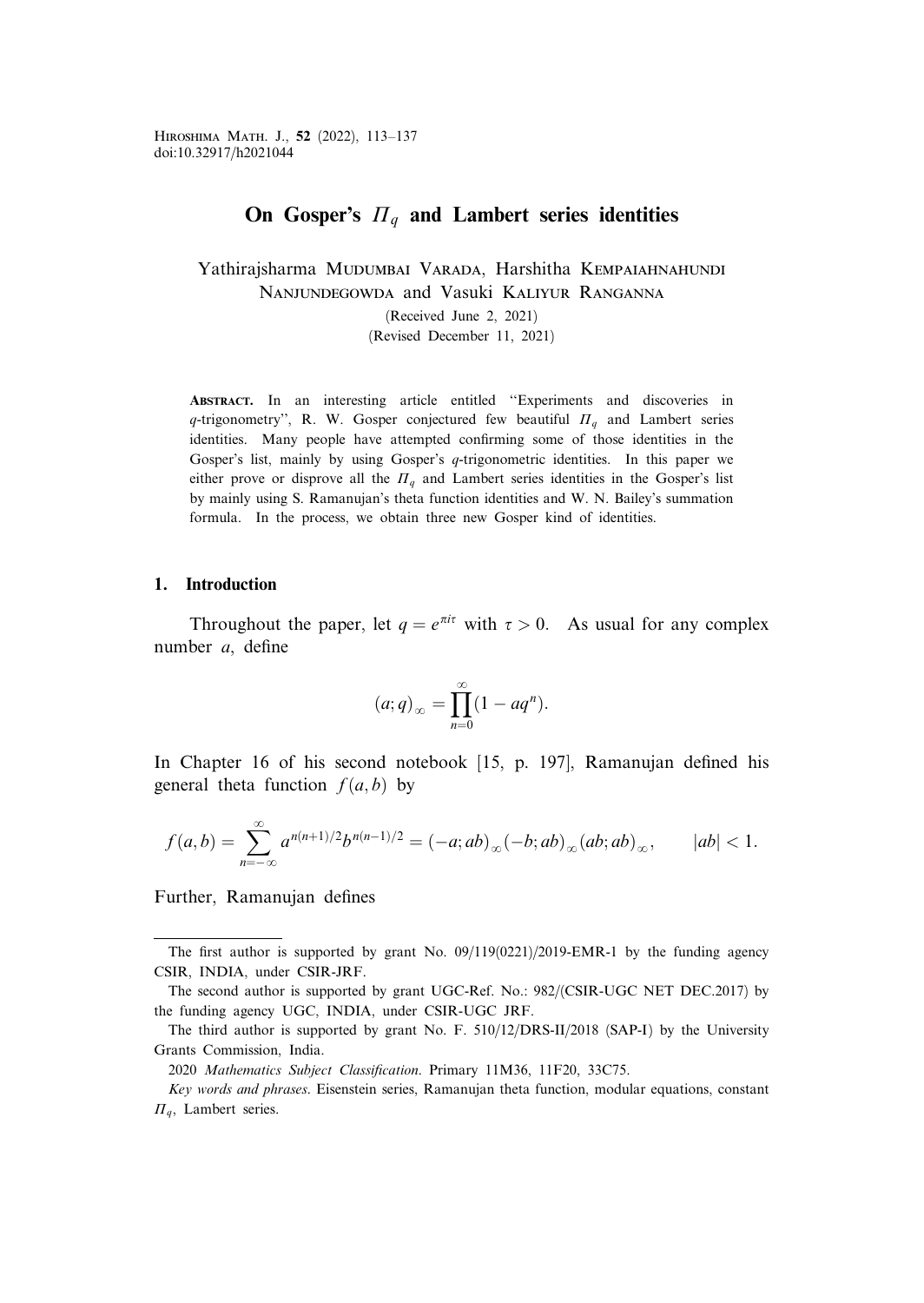114 Yathirajsharma Mudumbai Varada et al.

$$
\varphi(q) = f(q, q) = \sum_{n = -\infty}^{\infty} q^{n^2} = (-q; q^2)_{\infty}^2 (q^2; q^2)_{\infty},
$$
  

$$
\psi(q) = f(q, q^3) = \sum_{n = 0}^{\infty} q^{n(n+1)/2} = \frac{(q^2; q^2)_{\infty}}{(q; q^2)_{\infty}},
$$
  

$$
f(-q) = f(-q, -q^2) = \sum_{n = -\infty}^{\infty} (-1)^n q^{n(3n-1)/2} = (q; q)_{\infty},
$$

and

$$
\chi(q):=(-q;q^2)_{\infty}.
$$

For convenience, we set  $f_n := f(-q^n) = (q^n; q^n)_{\infty}$  for any positive integer n and it is easy to see that

$$
\varphi(q) = \frac{f_2^5}{f_1^2 f_4^2}, \qquad \psi(q) = \frac{f_2^2}{f_1}, \qquad \varphi(-q) = \frac{f_1^2}{f_2}, \qquad \psi(-q) = \frac{f_1 f_4}{f_2},
$$
  

$$
f(q) = \frac{f_2^3}{f_1 f_4}, \qquad \chi(-q) = \frac{f_1}{f_2}, \qquad \text{and} \qquad \chi(q) = \frac{f_2^2}{f_1 f_4}.
$$
 (1.1)

In an interesting article entitled ''Experiments and discoveries in q-trigonometry'' by R. W. Gosper [9], introduced a function

$$
\Pi_q := q^{1/4} \prod_{n \ge 1} \frac{(1 - q^{2n})^2}{(1 - q^{2n-1})^2} = q^{1/4} \psi^2(q).
$$

Gosper [9] conjectured following 17  $\Pi_q$  identities:

$$
\frac{\Pi_q^2}{\Pi_{q^2}\Pi_{q^4}} - \frac{\Pi_{q^2}^2}{\Pi_{q^4}^2} = 4,
$$
\n(1.2)

$$
\Pi_{q^2}^2 + 2\Pi_{q^2}\Pi_{q^6} = \Pi_q\Pi_{q^3} + 3\Pi_{q^6}^2,\tag{1.3}
$$

$$
\frac{\Pi_{q^2}\Pi_{q^3}^2}{\Pi_{q^6}\Pi_q^2} = \frac{\Pi_{q^2} - \Pi_{q^6}}{\Pi_{q^2} + 3\Pi_{q^6}},\tag{1.4}
$$

$$
\sqrt{\Pi_{q^2}\Pi_{q^6}}(\Pi_q^2 - 3\Pi_{q^3}^2) = \sqrt{\Pi_q\Pi_{q^3}}(\Pi_{q^2}^2 + 3\Pi_{q^6}^2),\tag{1.5}
$$

$$
\Pi_{q^2} \Pi_{q^3}^4 = \Pi_{q^6} (\Pi_{q^2} - \Pi_{q^6})^3 (\Pi_{q^2} + 3\Pi_{q^6}), \tag{1.6}
$$

$$
\Pi_{q^6} \Pi_q^4 = \Pi_{q^2} (\Pi_{q^2} - \Pi_{q^6}) (\Pi_{q^2} + 3\Pi_{q^6})^3, \tag{1.7}
$$

$$
\Pi_q \Pi_{q^3} (\Pi_q^2 \pm 4\Pi_{q^2}^2)^2 = \Pi_{q^2}^2 (\Pi_q \mp \Pi_{q^3}) (\Pi_q \pm 3\Pi_{q^3})^3 \tag{1.8}
$$

$$
\Pi_q \Pi_{q^3} (\Pi_{q^3}^2 \pm 4\Pi_{q^6}^2)^2 = \Pi_{q^6}^2 (\Pi_q \mp \Pi_{q^3})^3 (\Pi_q \pm 3\Pi_{q^3}),\tag{1.9}
$$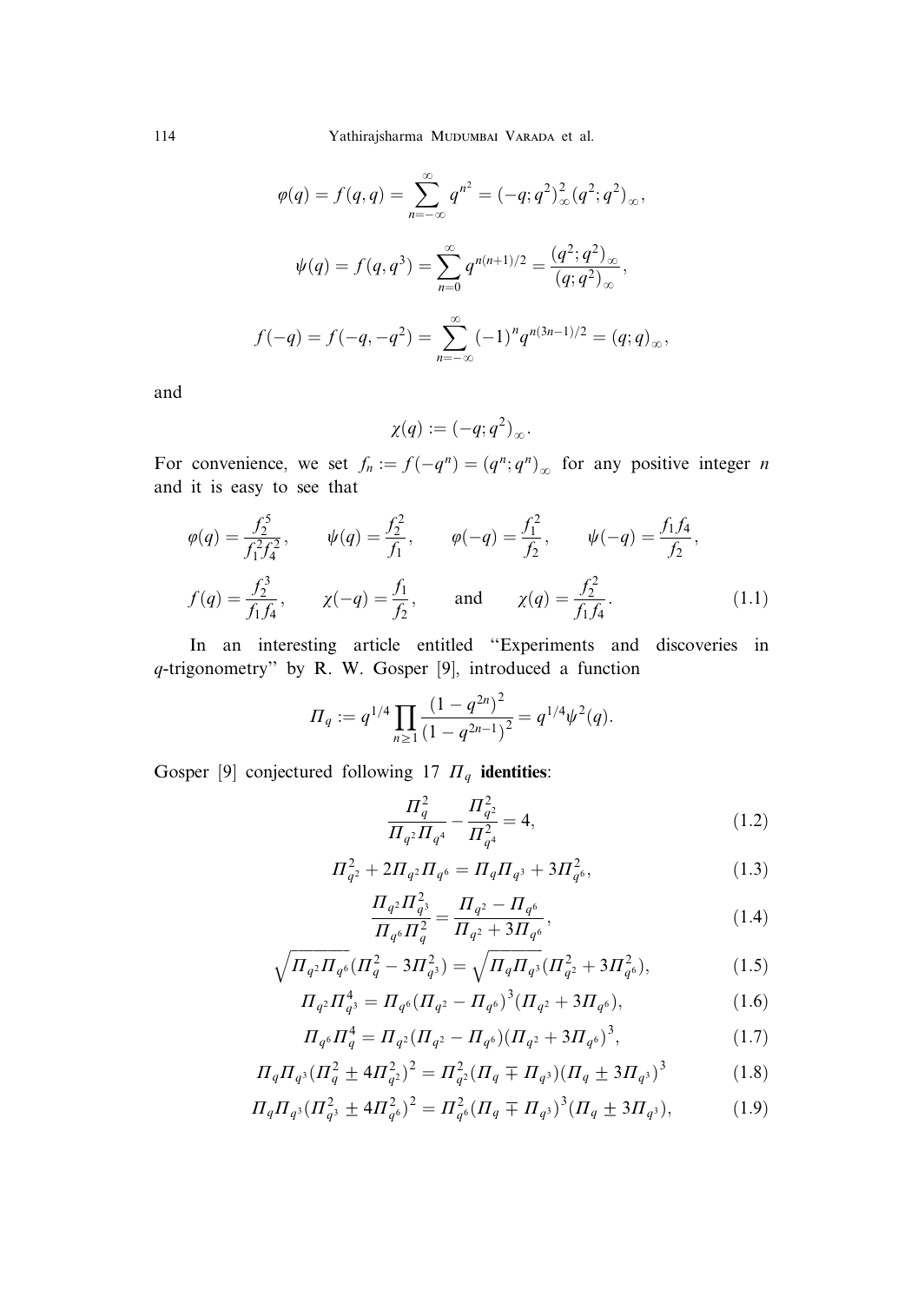On Gosper's identities 115

$$
\Pi_{q^2}^2(\Pi_q^4 + 18\Pi_q^2\Pi_{q^3}^2 - 27\Pi_{q^3}^4) = \Pi_q\Pi_{q^3}(\Pi_q^4 + 16\Pi_{q^2}^4),\tag{1.10}
$$

$$
\Pi_{q^6}^2(\Pi_q^4 - 6\Pi_q^2\Pi_{q^3}^2 - 3\Pi_{q^3}^4) = \Pi_q\Pi_{q^3}(\Pi_{q^3}^4 + 16\Pi_{q^6}^4),\tag{1.11}
$$

$$
\Pi_{q^3}^2 + 3\Pi_q \Pi_{q^9} = \sqrt{\Pi_q \Pi_{q^9} (\Pi_q + 3\Pi_{q^9})},\tag{1.12}
$$

$$
\sqrt{\frac{\Pi_q}{\Pi_{q^9}}} = 1 + \sqrt[3]{\left(\frac{\Pi_{q^3}}{\Pi_{q^9}}\right)^2 - 1} = \frac{1 + \sqrt[3]{9\left(\frac{\Pi_q}{\Pi_{q^3}}\right)^2 - 1}}{3},\tag{1.13}
$$

$$
\Pi_{q^2} \Pi_{q^5}^4 [16 \Pi_{q^{10}}^4 - \Pi_{q^5}^4] = \Pi_{q^{10}}^3 [5 \Pi_{q^{10}} - \Pi_{q^2}] [\Pi_{q^2} - \Pi_{q^{10}}]^5, \tag{1.14}
$$

$$
\Pi_{q^{10}} \Pi_q^4 [16 \Pi_{q^2}^4 - \Pi_q^4] = \Pi_{q^2}^3 [5 \Pi_{q^{10}} - \Pi_{q^2}]^5 [\Pi_{q^2} - \Pi_{q^{10}}],\tag{1.15}
$$

$$
\Pi_q \Pi_{q^5} [16 \Pi_{q^2}^4 - \Pi_q^4]^2 = \Pi_{q^2}^4 [5 \Pi_{q^5} - \Pi_q]^5 [\Pi_{q^5} - \Pi_q],\tag{1.16}
$$

$$
\Pi_q \Pi_{q^5} [16 \Pi_{q^{10}}^4 - \Pi_{q^5}^4]^2 = \Pi_{q^{10}}^4 [5 \Pi_{q^5} - \Pi_q] [\Pi_{q^5} - \Pi_q]^5, \tag{1.17}
$$

and

$$
\Pi_{q^2}\Pi_{q^{10}}[\Pi_{q^5} - \Pi_q][5\Pi_{q^5} - \Pi_q] = [\Pi_q\Pi_{q^{10}} - \Pi_{q^2}\Pi_{q^5}]^2. \tag{1.18}
$$

In [7], M. E. Bachraoui, partially proved the identity (1.4) and showed the equivalence of  $(1.5)$  and  $(1.6)$  by employing the Z. G. Liu identities on classical theta functions. In [9], Gosper himself confirmed (1.2) through some of his q-trigonometric identities. B. He and H. Zhai [12], have proved (1.12) and the first equality of  $(1.13)$  by using existing q-trigonometric identities of Gosper.

In [9], Gosper also stated the following 13 Lambert series identities without proof:

$$
\sum_{n=1}^{\infty} \frac{q^n}{(1-q^n)^2} - 2\sum_{n=1}^{\infty} \frac{q^{2n}}{(1-q^{2n})^2} = \frac{1}{24} \left( \frac{\Pi_q^4}{\Pi_{q^2}^2} - 1 \right) + \frac{2}{3} \Pi_{q^2}^2,
$$
 (1.19)

$$
\sum_{n=1}^{\infty} \frac{q^n}{\left(1-q^n\right)^2} - 3 \frac{q^{3n}}{\left(1-q^{3n}\right)^2} = \frac{\left(\frac{q^2}{q} + 3\frac{q^2}{q^3}\right)^2}{12\frac{q^2}{q^3}} - \frac{1}{12},\tag{1.20}
$$

$$
\sum_{n=1}^{\infty} \frac{q^n}{(1-q^n)^2} - 4 \frac{q^{4n}}{(1-q^{4n})^2} = \frac{1}{8} \left( \frac{\Pi_q^4}{\Pi_{q^2}^2} - 1 \right),\tag{1.21}
$$

$$
\sum_{n=1}^{\infty} \frac{q^{2n}}{\left(1 - q^{2n}\right)^2} - 9 \frac{q^{18n}}{\left(1 - q^{18n}\right)^2} = \frac{\prod_{q^3}^3}{\prod_q} + \frac{1}{3} \left(\frac{\prod_{q^3}^3}{\prod_{q^9} - 1}\right),\tag{1.22}
$$

$$
\sum_{n=1}^{\infty} \frac{q^{2n-1}}{(1-q^{2n-1})^2} - 2\sum_{n=1}^{\infty} \frac{q^{4n-2}}{(1-q^{4n-2})^2} = \Pi_{q^2}^2 = \sum_{n=1}^{\infty} \frac{(2n-1)q^{2n-1}}{1-q^{4n-2}},\quad(1.23)
$$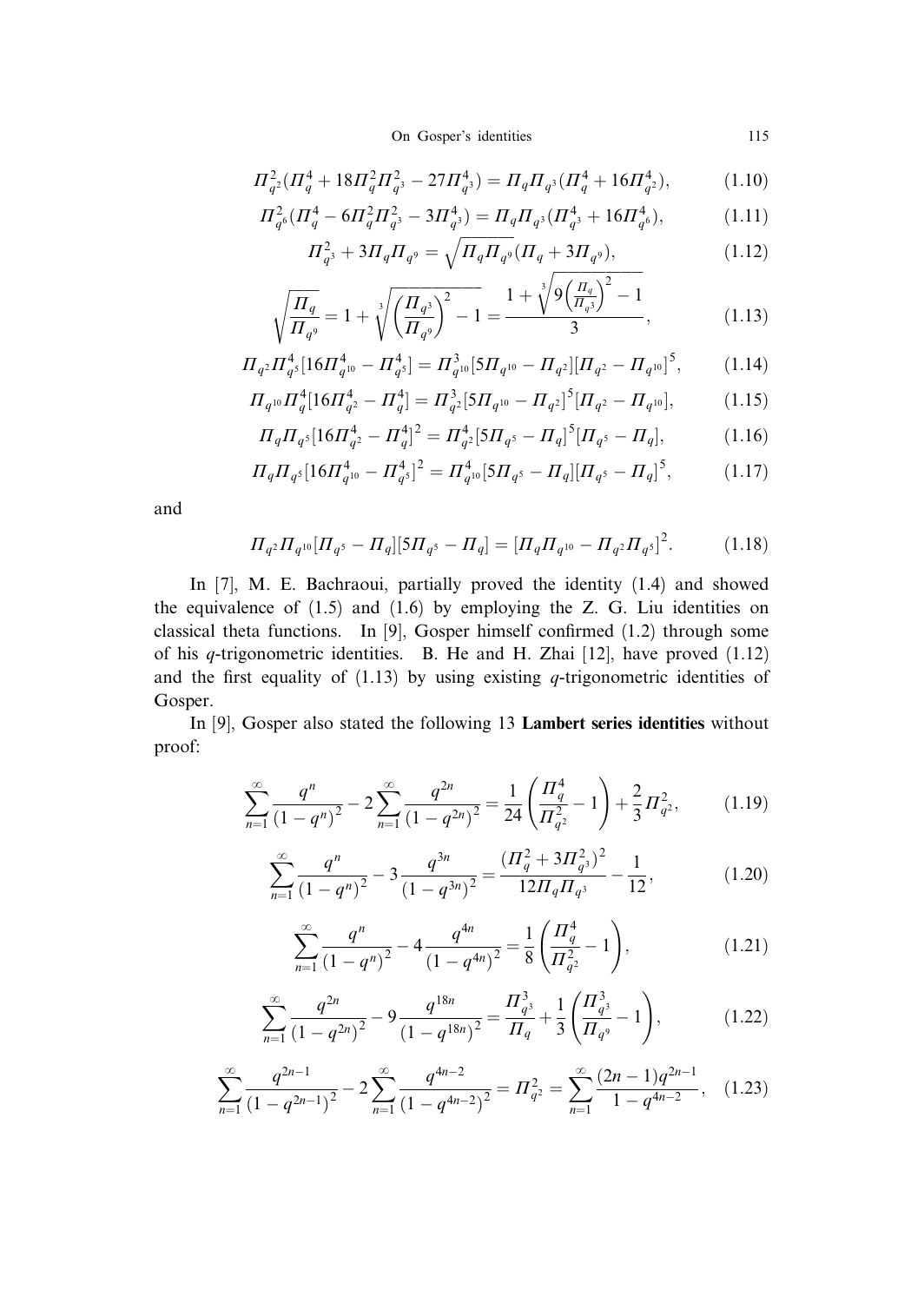$$
\frac{1}{\prod_{q^3}^2} \left( \sum_{n=1}^{\infty} \frac{q^{2n-1}}{(1-q^{2n-1})^2} - 3 \sum_{n=1}^{\infty} \frac{q^{6n-3}}{(1-q^{6n-3})^2} \right) = \frac{\prod_q}{\prod_{q^3}},\tag{1.24}
$$

$$
\frac{1}{\prod_{q^5}^2} \left( \sum_{n=1}^{\infty} \frac{q^{2n-1}}{(1-q^{2n-1})^2} - 5 \sum_{n=1}^{\infty} \frac{q^{10n-5}}{(1-q^{10n-5})^2} \right) = \frac{\frac{\prod_{q^5}^2}{\prod_{q^1=0}^2} + 16 \frac{\prod_{q^{10}}^2}{\prod_{q^5=0}^2}}{\frac{\prod_{q^5=0}^2}{\prod_{q^5=0}^2} - 4 - \frac{\prod_{q^5=0}^2}{\prod_{q^5=0}^2}},
$$
(1.25)

$$
\frac{1}{\Pi_{q^5}^2} \left( \sum_{n=1}^{\infty} \frac{q^{2n-1}}{(1-q^{2n-1})^2} - 5 \sum_{n=1}^{\infty} \frac{q^{10n-5}}{(1-q^{10n-5})^2} \right) = \sqrt{\frac{\Pi_q^3}{\Pi_{q^5}^3} - 2 \frac{\Pi_q^2}{\Pi_{q^5}^2} + 5 \frac{\Pi_q}{\Pi_{q^5}}},
$$
(1.26)

$$
\frac{1}{\Pi_{q^9}^2} \left( \sum_{n=1}^{\infty} \frac{q^{2n-1}}{(1-q^{2n-1})^2} - 9 \sum_{n=1}^{\infty} \frac{q^{18n-9}}{(1-q^{18n-9})^2} \right)
$$
\n
$$
= \left( \frac{\Pi_q}{\Pi_{q^9}} + 3 \right) \sqrt{\left( \frac{\Pi_q}{\Pi_{q^9}} \right)^{3/2} - 3 \left( \frac{\Pi_q}{\Pi_{q^9}} \right) + 3 \left( \frac{\Pi_q}{\Pi_{q^9}} \right)^{1/2}},\tag{1.27}
$$

$$
6\left(\sum_{n=1}^{\infty} \frac{q^n}{(1-q^n)^2} - 5\frac{q^{5n}}{(1-q^{5n})^2}\right) + 1
$$
  
=  $\left(\frac{\Pi_q}{\Pi_{q^5}} + 2 + 5\frac{\Pi_{q^5}}{\Pi_q}\right)\left(\sum_{n=1}^{\infty} \frac{q^{2n-1}}{(1-q^{2n-1})^2} - 5\sum_{n=1}^{\infty} \frac{q^{10n-5}}{(1-q^{10n-5})^2}\right),$  (1.28)

$$
3\left(\sum_{n=1}^{\infty} \frac{q^n}{(1-q^n)^2} - 9\frac{q^{9n}}{(1-q^{9n})^2}\right) + 1
$$
  
=  $\left(\sqrt{\frac{\Pi_q}{\Pi_{q^9}}} + 3\sqrt{\frac{\Pi_{q^9}}{\Pi_q}}\right)\left(\sum_{n=1}^{\infty} \frac{q^{2n-1}}{(1-q^{2n-1})^2} - 9\sum_{n=1}^{\infty} \frac{q^{18n-9}}{(1-q^{18n-9})^2}\right),$  (1.29)  

$$
3\left(\sum_{n=1}^{\infty} \frac{q^n}{(1-q^n)^2} - 9\frac{q^{9n}}{(1-q^{9n})^2}\right) + 1
$$
  
=  $(\Pi_q + 3\Pi_{q^9})3(\Pi_q \Pi_{q^9} + \Pi_{q^3}^2)^2 + \frac{(\Pi_q - 3\Pi_{q^9})^2}{4\Pi_{q^3}},$  (1.30)

and

$$
\Pi_q^4 = 6 \sum_{n=1}^{\infty} \frac{q^{4n-2}}{(1-q^{2n-1})^4} + \sum_{n=1}^{\infty} \frac{q^{2n-1}}{(1-q^{2n-1})^2} = \sum_{n=1}^{\infty} \frac{n^3 q^n}{1-q^{2n}}.
$$
 (1.31)

Bachraoui proved (1.19)–(1.22), (1.24) and (1.29) in [8] by using certain q-trigonometric identities (of Gosper's kind) except for (1.19) which he obtains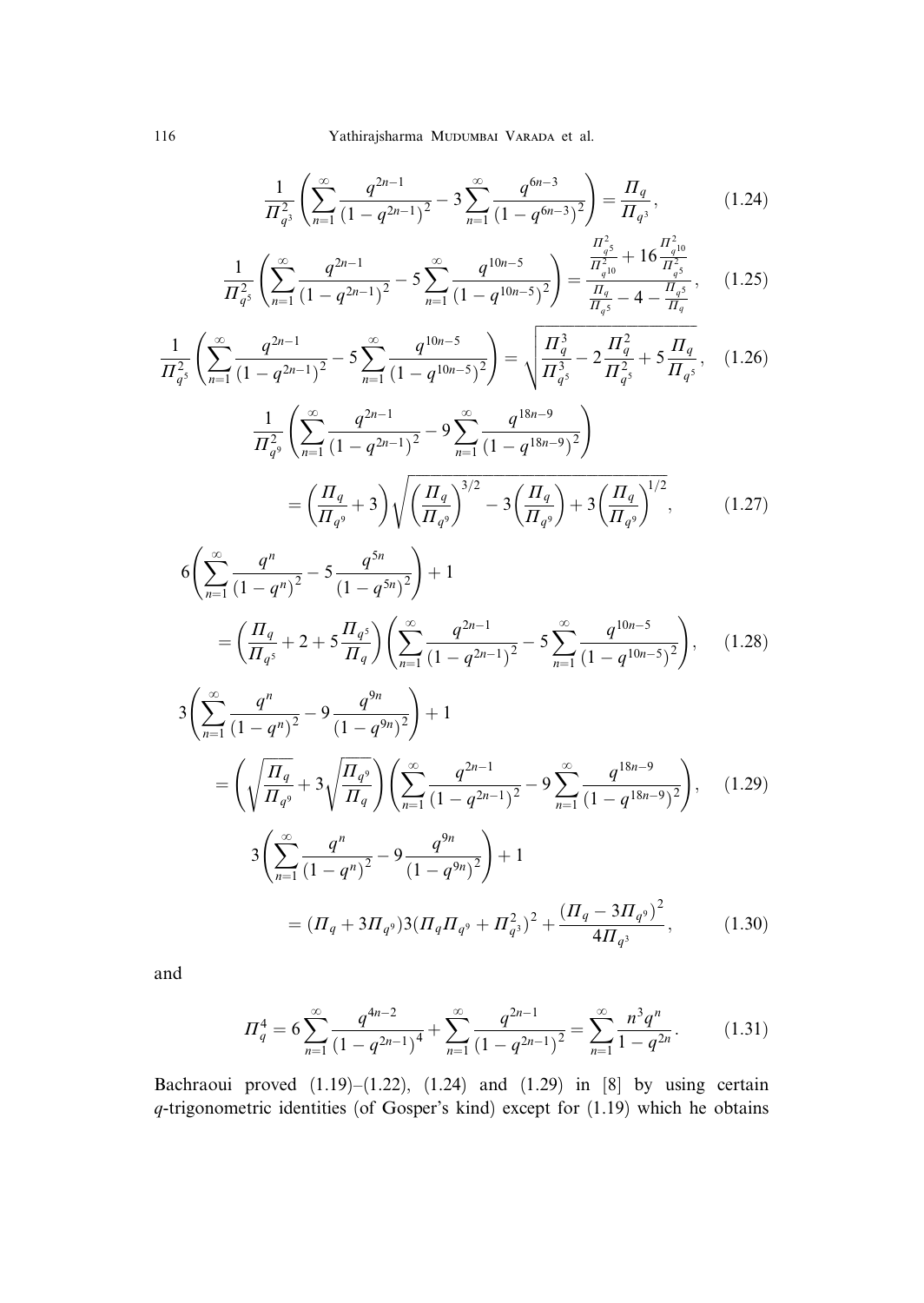using some identities satisfied by the divisor function. In [11], He verifies (1.25) and (1.26) by using the theory of modular equations, for which the identities should be known in advance.

Much of what Gosper has conjectured have appeared in the literature in different forms. In this paper, one of our aims is to bring forth those identities existing in the literature from which many of Gopser's identities follow easily. Apart from this, we also prove some Gosper's  $\Pi_q$  identities and Lambert series identities through classical techniques using Ramanujan's theta function identities. In the process, we obtain one new Gosper kind of  $\Pi_q$  identity and two new Gosper kind of Lambert series identities. Following are they:

$$
\frac{\left(\Pi_{q^2} + 3\Pi_{q^{18}}\right)^2}{\sqrt{\Pi_{q^2}\Pi_{q^{18}}}}\Pi_{q^6} = 3\frac{\Pi_{q^3}^3}{\Pi_q} + \frac{\Pi_{q^3}^3}{\Pi_{q^9}},
$$
\n
$$
\frac{1}{\Pi_{q^5}^2} \left( \sum_{n=1}^{\infty} \frac{q^{2n-1}}{(1-q^{2n-1})^2} - 5\sum_{n=1}^{\infty} \frac{q^{10n-5}}{(1-q^{10n-5})^2} \right)
$$
\n
$$
= \frac{\Pi_{q^{10}}^2}{\Pi_{q^5}^2} \left( \left(\frac{\Pi_{q^2}}{\Pi_{q^{10}}} - 1\right)^2 + 2\left(\frac{\Pi_{q^2}}{\Pi_{q^{10}}} - 1\right) \left(\frac{\Pi_q}{\Pi_{q^5}} - 1\right) - 8 \right),
$$
\n(1.33)

and

$$
\frac{1}{\Pi_{q^5}^2} \left( \sum_{n=1}^{\infty} \frac{q^{2n-1}}{(1-q^{2n-1})^2} - 5 \sum_{n=1}^{\infty} \frac{q^{10n-5}}{(1-q^{10n-5})^2} \right)
$$
\n
$$
= \frac{\Pi_{q^5}^2}{\Pi_{q^{10}}^2} \left\{ -\frac{1}{2} + \frac{\left(\frac{\Pi_q}{\Pi_{q^5}} - 1\right)^2}{\left(\frac{\Pi_{q^2}}{\Pi_{q^{10}}} - 1\right)^2} + \frac{1}{2} \frac{\left(\frac{\Pi_q}{\Pi_{q^5}} - 1\right)^2}{\left(\frac{\Pi_{q^2}}{\Pi_{q^{10}}} - 1\right)} \right\}.
$$
\n(1.34)

The rest of the paper is structured as follows: In the next section we list out the existing identities and results which are required to prove  $(1.2)$ – $(1.31)$ , except (1.30), which we show to be wrong, in Section 3. In Section 3, we prove  $(1.2)$ – $(1.18)$  and in Section 4, we prove  $(1.19)$ – $(1.31)$ .

### 2. Preliminary results

In Chapter 16 of his second notebook [4, p. 40][15, p. 198], Ramanujan recorded following very interesting theta function identities:

$$
\varphi^2(q) - \varphi^2(-q) = 8q\psi^2(q^4),\tag{2.1}
$$

$$
\varphi^2(q) + \varphi^2(-q) = 2\varphi^2(q^2),\tag{2.2}
$$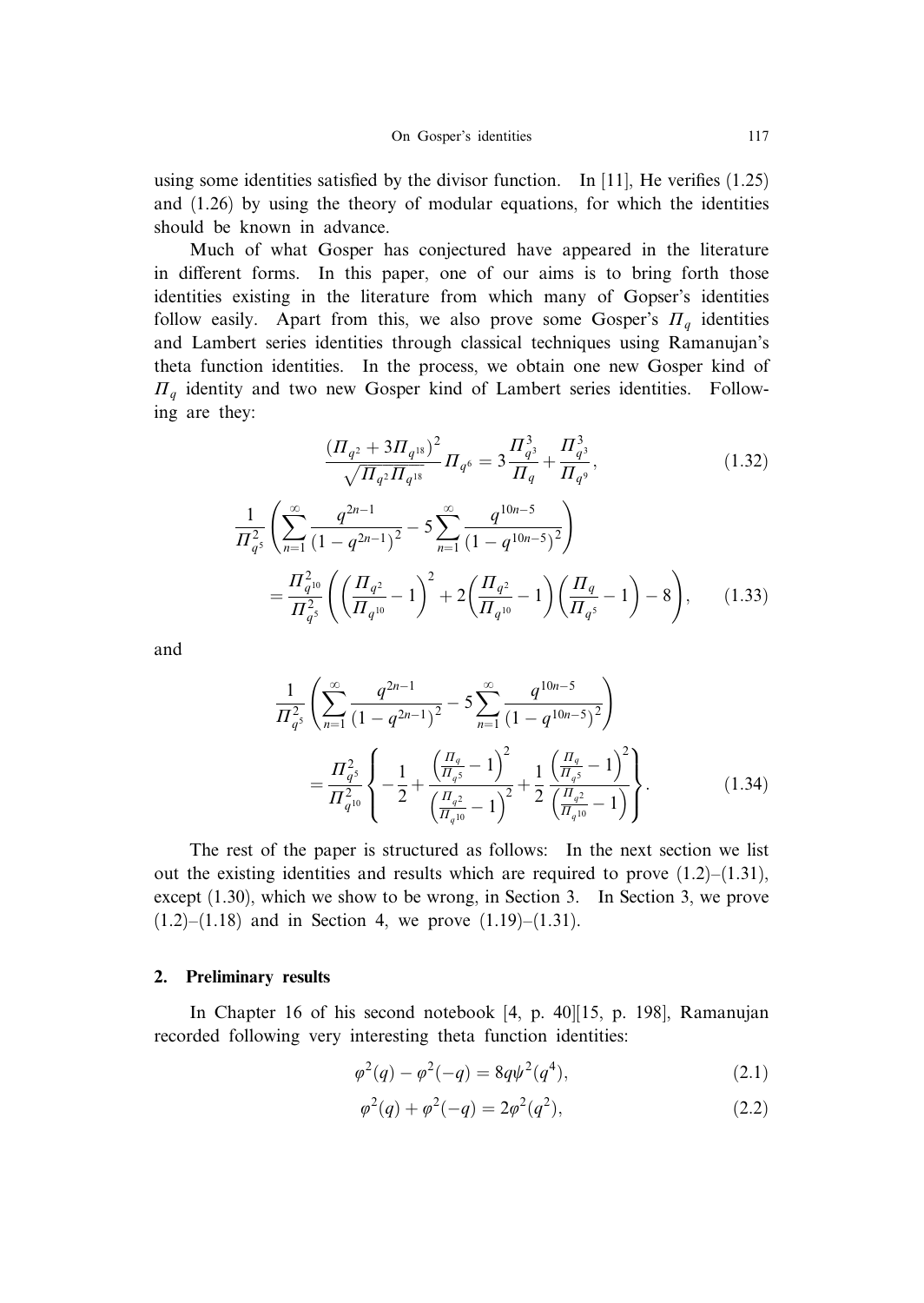and

$$
\varphi^4(q) - \varphi^4(-q) = 16q\psi^4(q^2). \tag{2.3}
$$

Adding (2.1) and (2.2), and then employing the fact that  $\varphi(q)\psi(q^2) = \psi^2(q)$ , we obtain (1.2), which we rewrite for further convenience as

$$
\Pi_{q^2}^2 + 4\Pi_{q^4}^2 = \frac{\Pi_q^2 \Pi_{q^4}}{\Pi_q^2}.
$$
\n(2.4)

Changing q to  $-q$  in the above, we obtain

$$
\Pi_{q^2}^2 - 4\Pi_{q^4}^2 = q \frac{\psi^4(-q)\psi^2(q^4)}{\psi^2(q^2)}.
$$
\n(2.5)

Also by using  $\varphi(q)\psi(q^2) = \psi^2(q)$  in (2.3) and employing (1.1), we find that

$$
\Pi_q^4 - 16\Pi_{q^2}^4 = q \left(\frac{f_1 f_4}{f_2}\right)^8.
$$
\n(2.6)

N. D. Baruah and R. Barman [3] deduced,

$$
\Pi_{q^2} + \Pi_{q^6} = q^{1/2} \frac{\psi(-q)\varphi^3(-q^3)\psi^2(q^6)}{\varphi(-q)\psi^3(-q^3)}.
$$
\n(2.7)

Changing q to  $-q$  in the above, we obtain

$$
\Pi_{q^2} - \Pi_{q^6} = q^{1/2} \frac{\psi(q)\varphi^3(q^3)\psi^2(q^6)}{\varphi(q)\psi^3(q^3)}.
$$
\n(2.8)

K. R. Vasuki, G. Sharath and K. R. Rajanna [18] have deduced the following identity:

$$
\Pi_{q^2} - 3\Pi_{q^6} = q^{1/2} \frac{\varphi(-q)\psi(-q)\psi(-q^3)}{\varphi(-q^3)}.
$$
\n(2.9)

Changing q to  $-q$  in the above, we find that

$$
\Pi_{q^2} + 3\Pi_{q^6} = q^{1/2} \frac{\varphi(q)\psi(q)\psi(q^3)}{\varphi(q^3)}.
$$
\n(2.10)

Multiplying (2.7) and (2.9) and then changing q to  $-q$ , and then dividing both sides by  $\psi(q^2)\psi(q^6)$ , we obtain

$$
\frac{\psi^3(q^2)}{\psi(q^6)} - 3q^2 \frac{\psi^3(q^6)}{\psi(q^2)} = \phi(q)\phi(q^3) - 2q\psi(q^2)\psi(q^6),\tag{2.11}
$$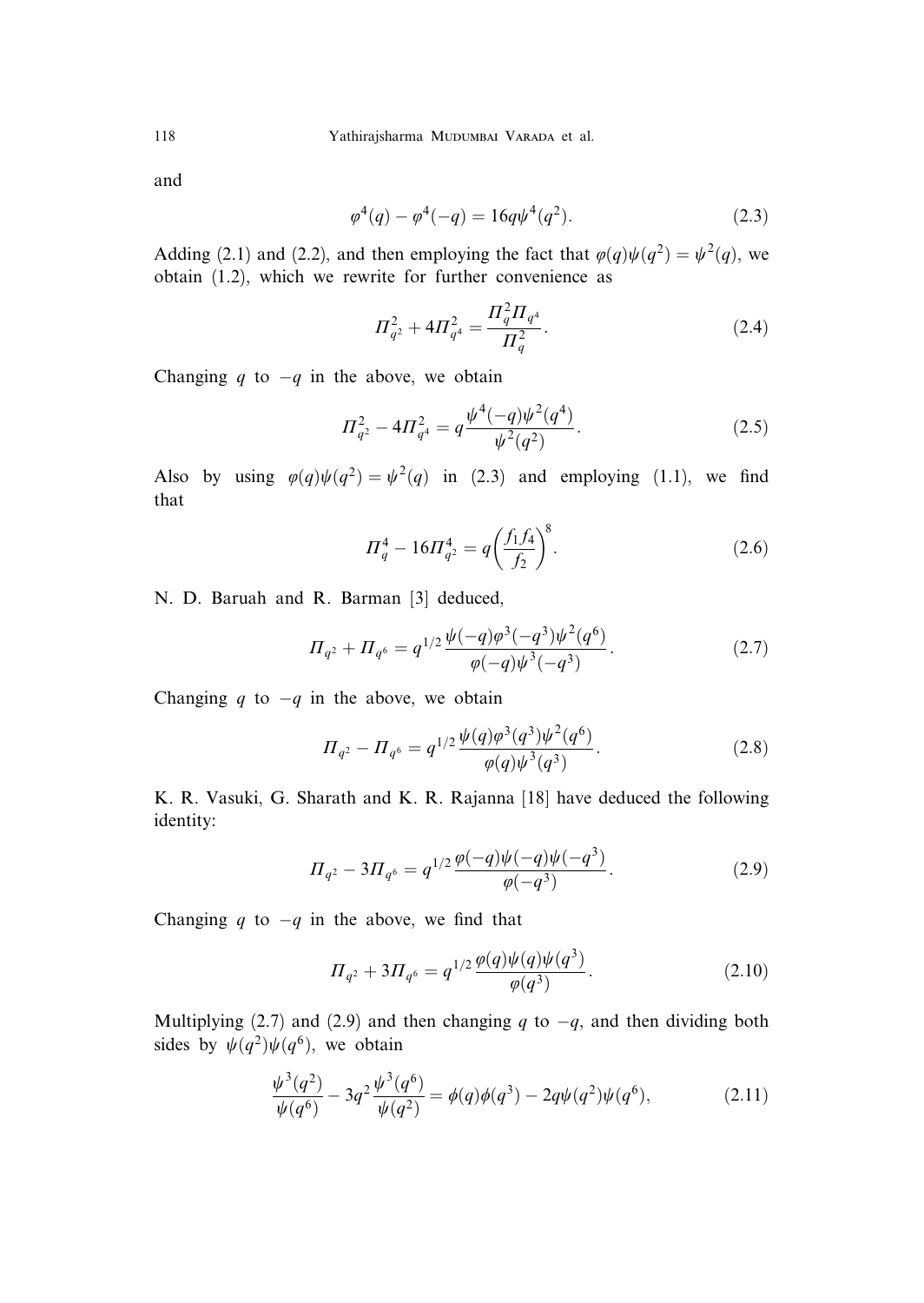where we use the relation  $\phi(q)\psi(q^2) = \psi^2(q)$ . Ramanujan [4, p. 223, 226] has recorded the following series identities,

$$
q\psi(q^2)\psi(q^6) = \sum_{n=0}^{\infty} \frac{q^{6n+1}}{1-q^{12n+2}} - \sum_{n=0}^{\infty} \frac{q^{6n+5}}{1-q^{12n+10}},
$$
(2.12)  

$$
\varphi(q)\varphi(q^3) = 1 + 2\left[\sum_{n=0}^{\infty} \frac{q^{3n+1}}{1+(-q)^{3n+1}} - \sum_{n=0}^{\infty} \frac{q^{3n+2}}{1+(-q)^{3n+2}}\right]
$$

$$
= \sum_{n=-\infty}^{\infty} \frac{q^n}{1+(-q)^{3n}},
$$
(2.13)

and

$$
\frac{\psi^3(q)}{\psi(q^3)} = 1 + 3 \left[ \sum_{n=0}^{\infty} \frac{q^{6n+1}}{1 - q^{6n+1}} - \sum_{n=0}^{\infty} \frac{q^{6n+5}}{1 - q^{6n+5}} \right].
$$
 (2.14)

Also from [17, p. 30],

$$
\frac{\psi^3(q^3)}{\psi(q)} = \sum_{n=0}^{\infty} \frac{q^{3n}}{1 - q^{6n+2}} - \sum_{n=0}^{\infty} \frac{q^{3n+1}}{1 - q^{6n+4}}.
$$
\n(2.15)

The above four identities can also be deduced as particular cases of Ramanujan  $_1\psi_1$  summation formula,

$$
\sum_{n=-\infty}^{\infty} \frac{z^n}{1 - aq^n} = \frac{f_1 f(-az, \frac{-q}{az})}{f(-z, -\frac{q}{z}) f(-a, -\frac{q}{a})}.
$$
 (2.16)

From  $(2.12)$ – $(2.15)$ , it easily follows that

$$
\frac{\psi^3(q)}{\psi(q^3)} + 3q \frac{\psi^3(q^3)}{\psi(q)} = \varphi(q)\varphi(q^3) + 4q\psi(q^2)\psi(q^6)
$$
\n(2.17)

and

$$
\varphi(q^4)\varphi(q^{12}) + 4q^4\psi(q^8)\psi(q^{24}) = \varphi(q)\varphi(q^3) - 2q\psi(q^2)\psi(q^6). \tag{2.18}
$$

We found from the works of Ramanujan that [4, p. 263]:

$$
\Pi_q - \Pi_{q^5} = q^{1/4} \frac{\varphi^2(-q^5)}{\chi(-q)\chi(-q^5)},\tag{2.19}
$$

$$
\Pi_q - 5\Pi_{q^5} = q^{1/4} f_1^2 \frac{\chi(-q)}{\chi(-q^5)},\tag{2.20}
$$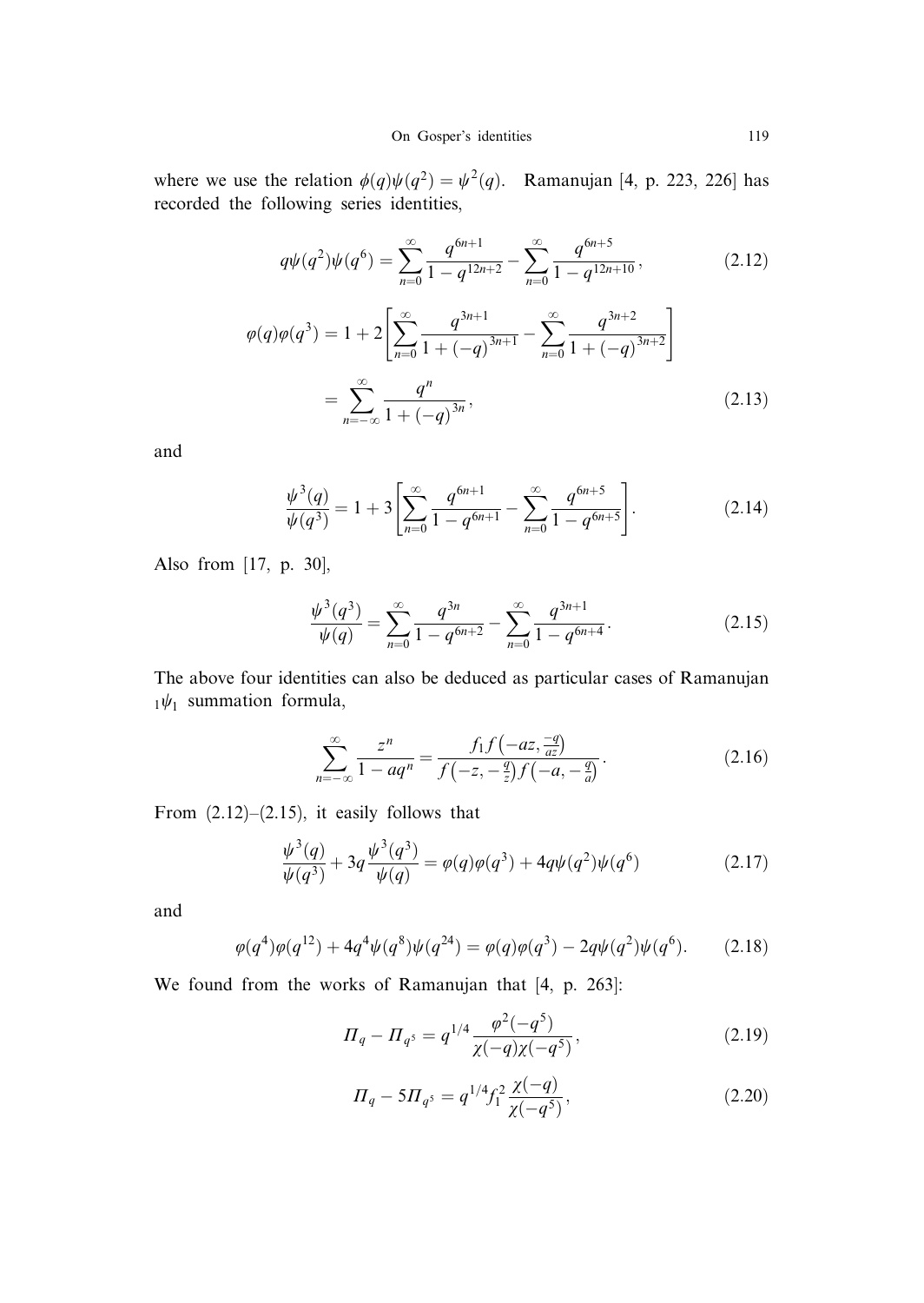and

$$
\varphi^2(q) - \varphi^2(q^5) = 4q \frac{f_2^2 f_5 f_{20}}{f_1 f_4}.
$$
\n(2.21)

For a simple proof of  $(2.19)$  and  $(2.20)$ , see [5] and [14]. A proof of  $(2.21)$  was given by L. C. Shen [16].

The following theta function identities have been recorded by Ramanujan [4, p. 345]:

$$
\frac{\psi(q)}{q\psi(q^9)} = \sqrt{\frac{\Pi_q}{\Pi_{q^9}}} = 1 + \frac{\chi^3(-q^9)}{q\chi(-q^3)},
$$
\n(2.22)

$$
\frac{\psi^4(q^3)}{q\psi^4(q^9)} = \frac{\Pi_{q^3}^2}{\Pi_{q^9}^2} = 1 + \frac{\chi^9(-q^9)}{q^3\chi^3(-q^3)},
$$
\n(2.23)

$$
1 + 3q \frac{\psi(-q^9)}{\psi(-q)} = \left(1 + 9q \frac{\psi^4(-q^3)}{q\psi^4(-q)}\right)^{1/3},\tag{2.24}
$$

and

$$
1 + \frac{\psi(-q^{1/3})}{q^{1/3}\psi(-q^3)} = \left(1 + \frac{\psi^4(-q)}{q\psi^4(-q^3)}\right)^{1/3}.
$$
 (2.25)

For proving these Berndt utilizes Entry 31 of Chapter 16 of Ramanujan's second notebook.

We also make use of the following identity due to W. N. Bailey in our proofs:

$$
\sum_{n=-\infty}^{\infty} \left[ \frac{aq^n}{(1-aq^n)^2} - \frac{bq^n}{(1-bq^n)^2} \right]
$$
  
=  $af^6(-q) \frac{f(-ab, -q/ab)f(-b/a, -aq/b)}{f^2(-a, -q/a)f^2(-b, -q/b)}$ . (2.26)

Bailey proved the above identity by making use of the elliptic function theory. It can also be deduced from his  $6\psi_6$  well-poised summation formula [2].

The following identity is due to C. Adiga et al. [1]:

$$
f(a,b)f(c,d)f\left(an,\frac{b}{n}\right)f\left(cn,\frac{d}{n}\right)
$$

$$
-f(-a,-b)f(-c,-d)f\left(-an,-\frac{b}{n}\right)f\left(-cn,-\frac{d}{n}\right)
$$

$$
=2af\left(\frac{c}{a},ad\right)f\left(\frac{d}{an},acn\right)f\left(n,\frac{ab}{n}\right)f\left(n,\frac{ab}{n}\right)\psi(ab). \tag{2.27}
$$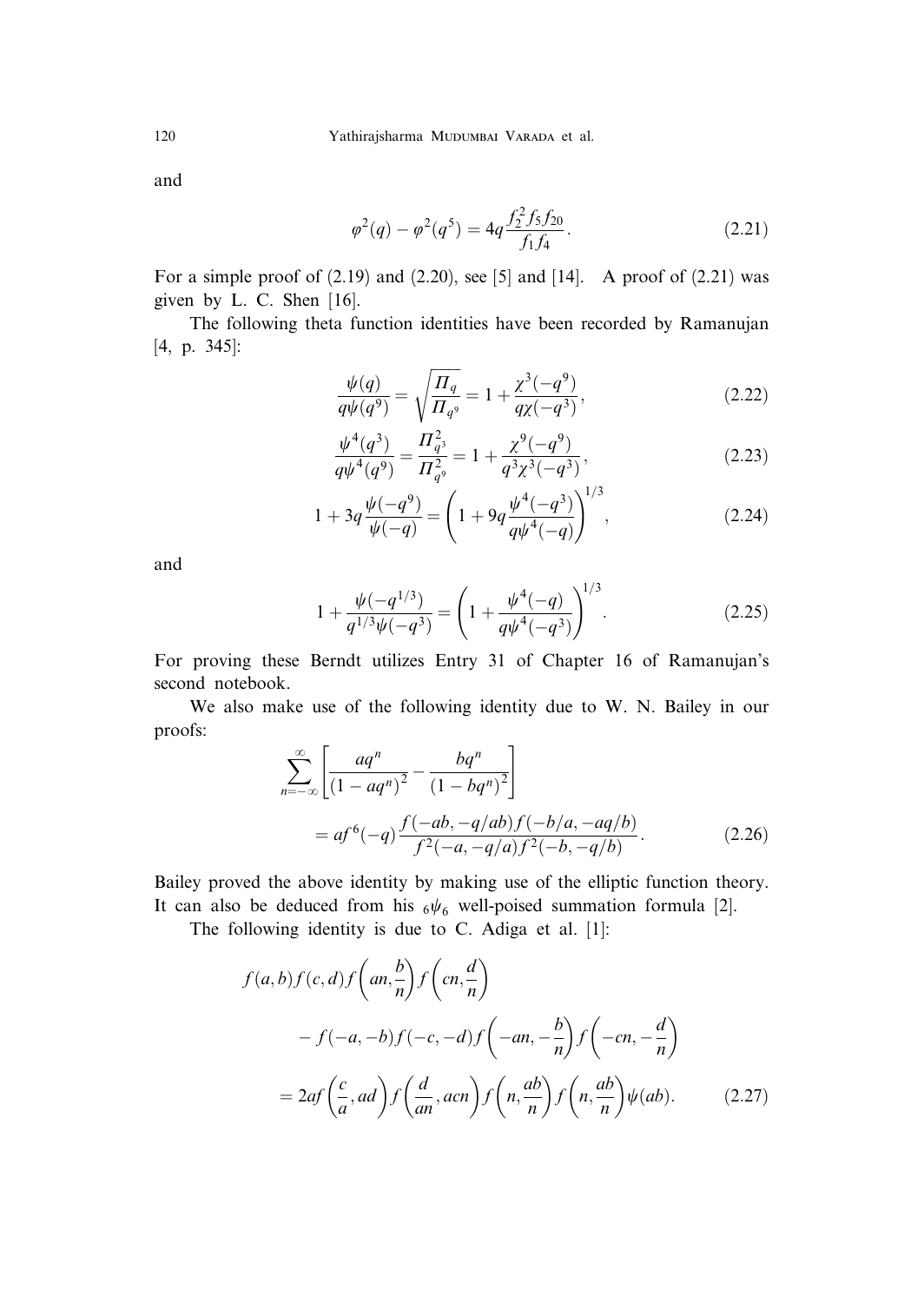The Eisenstein series  $P_n(q)$  is defined as

$$
P_n(q) = 1 - 24 \sum_{k=1}^{\infty} \frac{kq^{nk}}{1 - q^{nk}}.
$$

For convenience, we set  $P_n$  for  $P_n(q)$ . The following relation between Eisenstein series and theta functions holds:

$$
-P_1 + 2P_2 = 16q\psi^4(q^2) + \varphi^4(q). \tag{2.28}
$$

The above identity can be easily obtained from Bailey formula (2.26), as done in [19]. From  $_1\psi_1$  summation formula, following can be easily obtained:

$$
\varphi^2(q) = 1 + 4 \sum_{1}^{\infty} (-1)^k \frac{q^{2k}}{1 - q^{2k - 1}},
$$
\n(2.29)

$$
\psi^2(q^2) = \sum_{0}^{\infty} \frac{q^k}{1 + q^{2k+1}},\tag{2.30}
$$

$$
\sum_{n=-\infty}^{\infty} \frac{z^n}{1-aq^{kn}} = \frac{f(-az, -q^k(az)^{-1})(q^k; q^k)_{\infty}^3}{f(-z, -q^kz^{-1})f(-a, -q^ka^{-1})},
$$
\n(2.31)

and

$$
2\sum_{n=-\infty}^{\infty} \frac{q^{kn} x^n}{1+q^{2kn}} = \varphi^2(-q^{2k}) \frac{f(q^k x, q^k x^{-1})}{f(-q^k x, -q^k x^{-1})}.
$$
 (2.32)

Expanding (2.29) in base 5, subtracting  $\phi^2(q^5)$  terms, interchanging the order of summation of each series and then employing (2.32) after obtaining two bilateral series, we arrive at

$$
\frac{\varphi^2(q) - \varphi^2(q^5)}{2\varphi^2(-q^{10})} = \frac{f(q, q^9)}{f(-q, -q^9)} - \frac{f(q^3, q^7)}{f(-q^3, -q^7)}.
$$
\n(2.33)

In the same way, from  $(2.30)$  and  $(2.31)$ , we arrive at

$$
\frac{\psi^2(q^2) - q^2 \psi^2(q^{10})}{\psi^2(-q^5)} = \frac{f(q^4, q^6)}{f(-q, -q^9)} - q \frac{f(q^2, q^8)}{f(-q^3, -q^7)}.
$$
(2.34)

Using the product representation of  $f(a, b)$  and using (1.1), (2.19) and (2.21), we easily obtain the following identities:

$$
f(q, q^9) f(q^3, q^7) = \frac{\varphi^2(q) - \varphi^2(q^5)}{4q}, \qquad (2.35)
$$

$$
f(q^2, q^8) f(q^4, q^6) = \psi^2(q^2) - q^2 \psi^2(q^{10}),
$$
\n(2.36)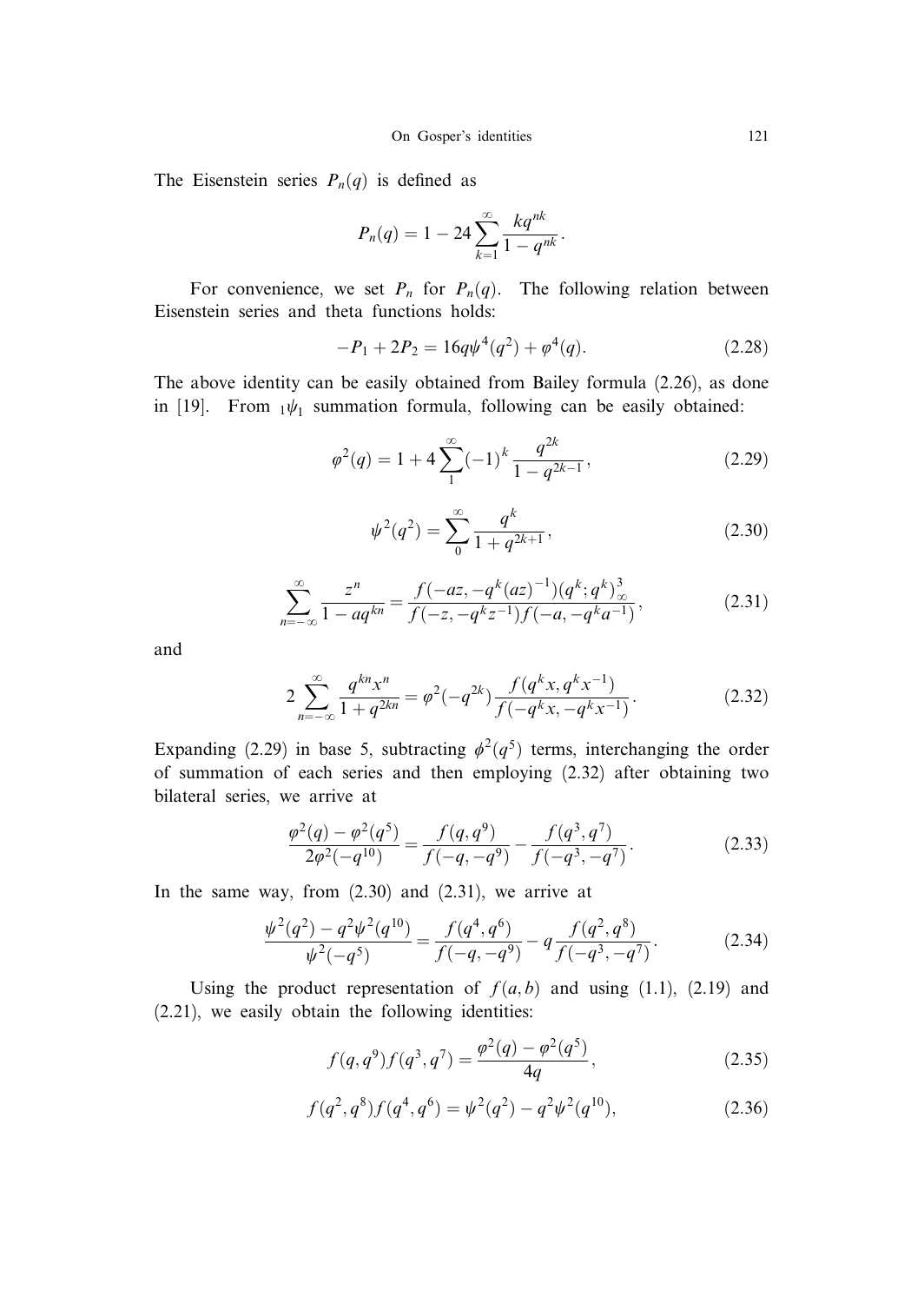122 Yathirajsharma Mudumbai Varada et al.

$$
\psi^2(q) - q\psi^2(q^5) = \frac{f_2 f_5^3}{f_1 f_{10}},\tag{2.37}
$$

$$
\frac{1}{f(-q, -q^9)f(-q^3, -q^7)} = \frac{\psi^2(q) - q\psi^2(q^5)}{\varphi^2(-q^5)\psi^2(q^5)},
$$
\n(2.38)

and

$$
\varphi^2(q) - \varphi^2(q^5) = 4q\psi^2(q^5) \frac{\psi^2(q) - q\psi^2(q^5)}{\psi^2(q^2) - q^2\psi^2(q^{10})}.
$$
\n(2.39)

## 3. Proofs of  $\Pi_q$  identities

In this section we confirm  $(1.3)$ – $(1.18)$ . It is to be noted in the beginning itself that, (1.10) and (1.11) are not proved in the same spirit as that of the rest. We just verify these two at the end of this section.

**Proof of (1.4).** Dividing (2.8) by (2.10) and using  $\varphi(q) = \frac{\psi^2(q)}{\psi(q^2)}$ , we obtain (1.4).

**Proof of (1.5).** The identity obtained after replacing q by  $q^2$  in (1.5) is equivalent to  $(2.18)$  which is evident from  $(2.17)$  and  $(2.11)$ .

Proof of  $(1.6)$  and  $(1.7)$ . Multiplying  $(2.10)$  and the identity obtained after cubing (2.8), and then using  $\varphi(q) = \frac{\psi^2(q)}{\psi(q^2)}$ , we obtain

$$
(H_{q^2}-H_{q^6})^3(H_{q^2}+3H_{q^6})=\frac{H_{q^3}^4H_{q^2}}{H_{q^6}},
$$

which is nothing but  $(1.6)$ . Proof of  $(1.7)$  is similar to that of  $(1.6)$ .

**Proof of (1.3).** Multiplying  $(1.6)$  and  $(1.7)$ , we obtain

$$
(H_{q^2} - H_{q^6})^4 (H_{q^2} + 3H_{q^6})^4 = H_{q^3}^4 H_q^4.
$$

Assuming  $0 < q < 1$ , we obtain

$$
(H_{q^2} - H_{q^6})(H_{q^2} + 3H_{q^6}) = \pm H_{q^3}H_q.
$$

Dividing both sides by q and then setting  $q = 0$ , we observe that the left hand side of the above equation is greater than 0. This forces us to choose  $+$  sign, which implies

$$
(H_{q^2} - H_{q^6})(H_{q^2} + 3H_{q^6}) = H_{q^3}H_q.
$$

By analytic continuation, this holds good for all  $|q| < 1$ . Hence the proof of (1.3).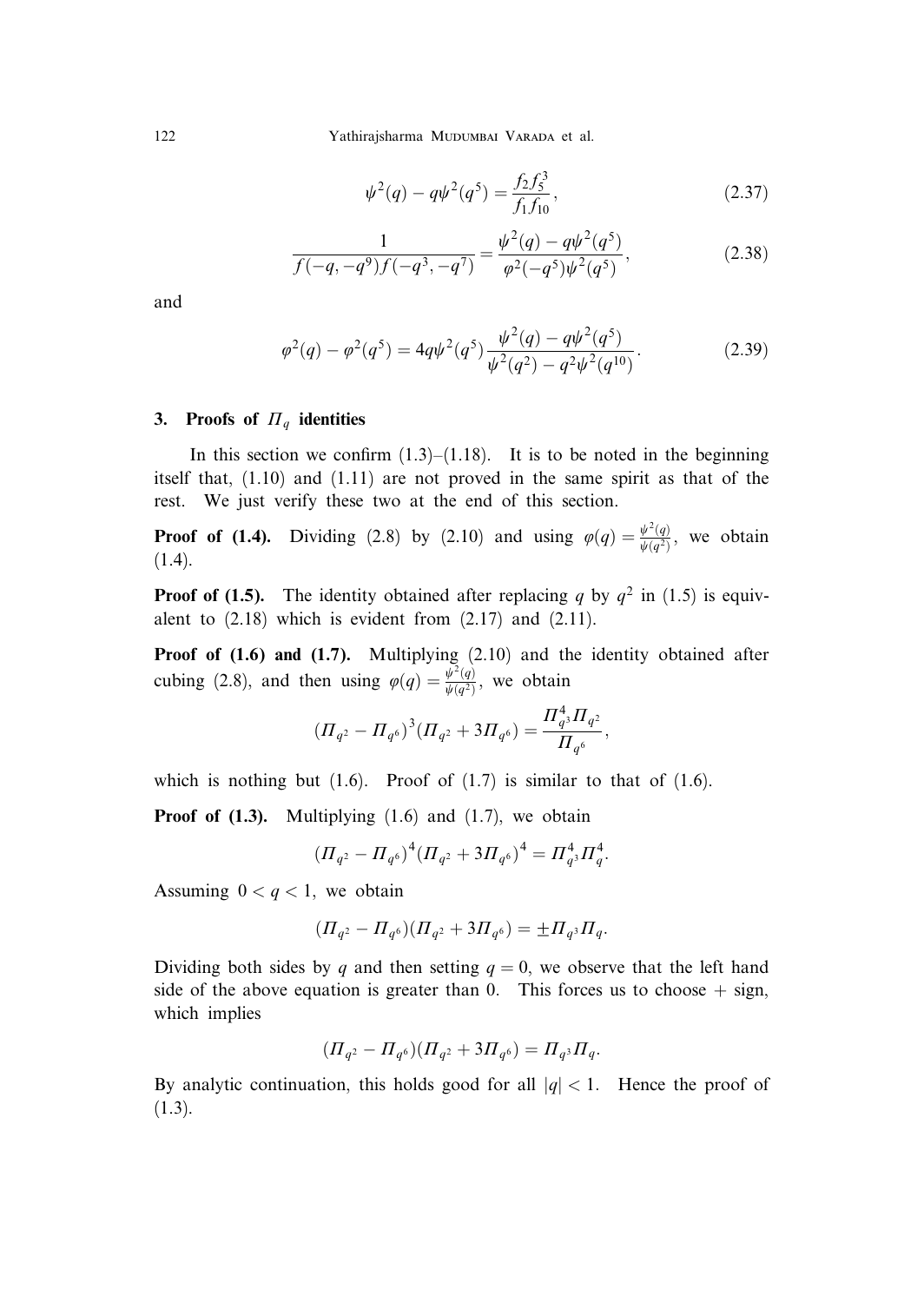**Proof of (1.8).** From  $(2.5)$ ,  $(2.7)$  and  $(2.9)$ , it follows that

$$
\frac{\left(\Pi_{q^2} + \Pi_{q^6}\right)\left(\Pi_{q^2} - 3\Pi_{q^6}\right)^3}{\left(\Pi_{q^2}^2 - 4\Pi_{q^4}^2\right)^2} = \frac{\Pi_{q^6}\Pi_{q^2}}{\Pi_{q^4}^2}.
$$

Changing q to  $-q$  in the above equation, we obtain

$$
\frac{(H_{q^2}-H_{q^6})(H_{q^2}+3H_{q^6})^3}{(H_{q^2}^2+4H_{q^4}^2)^2}=\frac{H_{q^6}H_{q^2}}{H_{q^4}^2}.
$$

Then changing q to  $q^{1/2}$  in the above two equations, we obtain (1.8). **Proof of (1.9).** From  $(2.4)$  and  $(1.6)$ , it follows that

$$
\frac{\left(\varPi_{q^2}^2+4\varPi_{q^4}^2\right)^2}{\left(\varPi_{q^2}-\varPi_{q^6}\right)^3\left(\varPi_{q^2}+3\varPi_{q^6}\right)}=\frac{\varPi_{q^{12}}^2}{\varPi_{q^2}\varPi_{q^6}}.
$$

Changing q to  $-q$  in the above equation, we obtain

$$
\frac{\left(\Pi_{q^2}^2 - 4\Pi_{q^4}^2\right)^2}{\left(\Pi_{q^2} + \Pi_{q^6}\right)^3 \left(\Pi_{q^2} - 3\Pi_{q^6}\right)} = \frac{\Pi_{q^{12}}^2}{\Pi_{q^2}\Pi_{q^6}}.
$$

By changing q to  $q^{1/2}$  in the above equations, we obtain (1.9).

**Proof of (1.12).** Eliminating  $\frac{\chi^3(-q^3)}{q\chi(-q^3)}$  between (2.22) and (2.23), it is easy to see that

$$
\frac{\Pi_{q^3}^2}{\Pi_{q^9}^2} - 3\left(\frac{\Pi_q}{\Pi_{q^9}}\right) = \left(\frac{\Pi_q}{\Pi_{q^9}}\right)^{3/2} + 3\left(\frac{\Pi_q}{\Pi_{q^9}}\right)^{1/2}.
$$

Multiplying throughout by  $\prod_{q=2}^{\infty}$ , we complete the proof of (1.12).

**Proof of (1.13).** The first equality of  $(1.13)$  directly follows from  $(2.22)$  and  $(2.23)$ . However, the second equality of  $(1.13)$ , i.e.

$$
\sqrt{\frac{\Pi_q}{\Pi_{q^9}}} = \frac{1 + \sqrt[3]{9\left(\frac{\Pi_q}{\Pi_{q^3}}\right)^2 - 1}}{3},
$$

is wrong. This is because

$$
\lim_{q \to 1^-} \sqrt{\frac{\Pi_q}{\Pi_{q^9}}} = 3,
$$

whereas

$$
\lim_{q \to 1^{-}} \frac{1 + \sqrt[3]{9\left(\frac{\Pi_q}{\Pi_q 3}\right)^2 - 1}}{3} = \frac{1 + \sqrt[3]{80}}{3}.
$$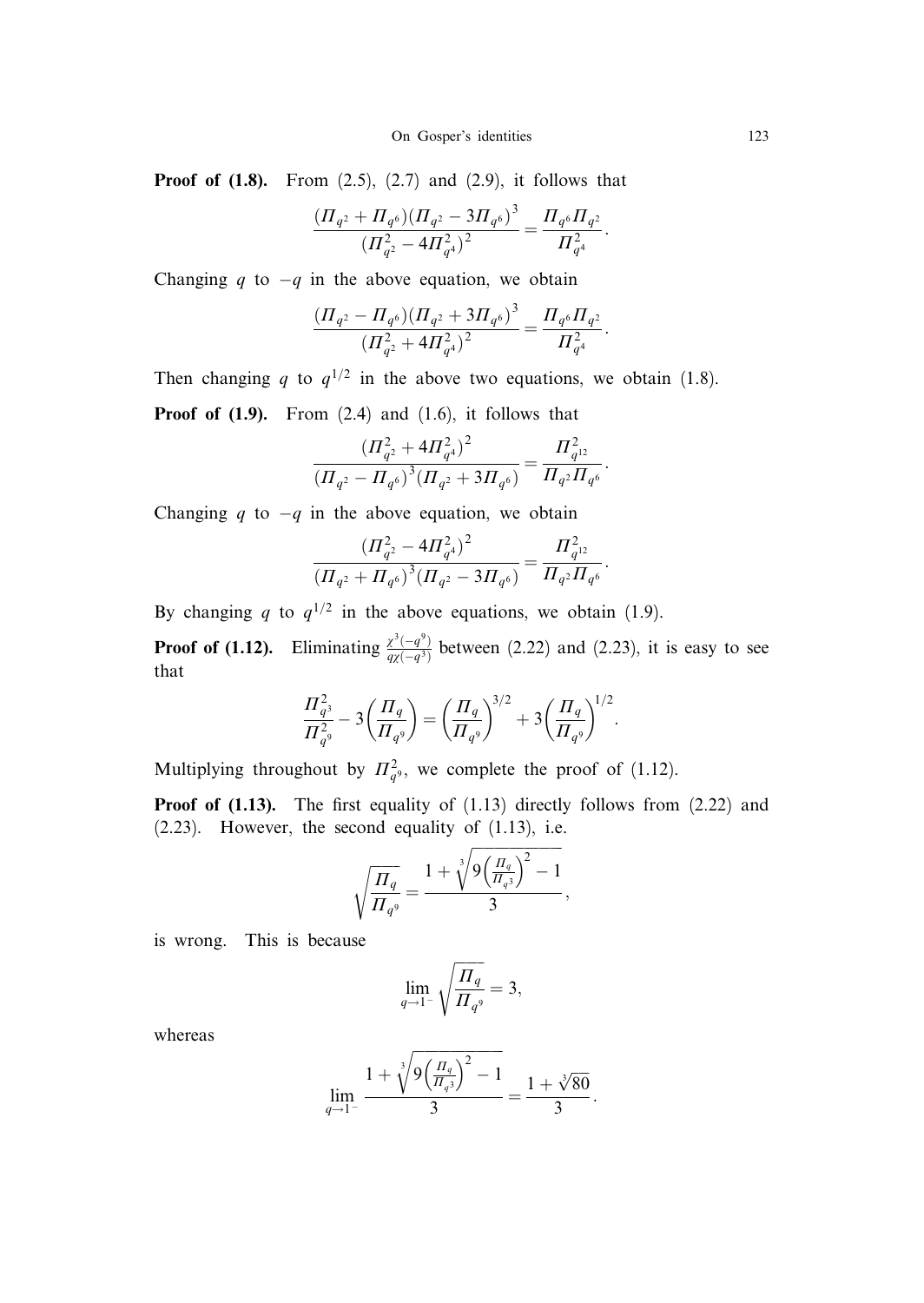For finding limit as  $q \rightarrow 1^-$  of the expressions involving theta functions, one can refer [10]. The correct way of putting what Gosper intended might be the following, which is again due to Ramanujan:

$$
\sqrt{\frac{\Pi_q}{\Pi_{q^9}}} = \frac{3}{1 - \sqrt[3]{1 - 9\frac{\Pi_q^2}{\Pi_q^2}}}.
$$

**Proof of (1.14).** From  $(2.19)$ ,  $(2.20)$  and  $(2.6)$  it follows that

$$
\frac{(5 \Pi_{q^{10}}-\Pi_{q^2})(\Pi_{q^2}-\Pi_{q^{10}})^5}{(16 \Pi_{q^{10}}^4-\Pi_{q^5}^4)}=\frac{1}{q^7}\bigg(\frac{f_4^4}{f_2}\bigg)\bigg(\frac{f_{10}^{16}}{f_5^8}\bigg)\bigg(\frac{f_{10}^6}{f_{20}^{12}}\bigg).
$$

From (1.1), it follows that

$$
\frac{(5\Pi_{q^{10}}-\Pi_{q^2})(\Pi_{q^2}-\Pi_{q^{10}})^5}{(16\Pi_{q^{10}}^4-\Pi_{q^5}^4)}=\frac{\Pi_{q^2}\Pi_{q^5}^4}{\Pi_{q^{10}}^3}.
$$

This completes the proof of (1.14).

Proof of (1.15). From (2.19), (2.20) and (2.6), it follows that

$$
\frac{(5\Pi_{q^{10}}-\Pi_{q^2})^5(\Pi_{q^2}-\Pi_{q^{10}})}{(16\Pi_{q^2}^4-\Pi_{q}^4)}=q^2\frac{f_{12^{16}}}{f_1^8}\frac{f_2^6}{f_4^{12}}\frac{f_{20}^4}{f_{10}^2},
$$

where we have used  $(1.1)$ . Again employing  $(1.1)$  to the right-hand side, we obtain

$$
\frac{(5\Pi_{q^{10}}-\Pi_{q^2})^5(\Pi_{q^2}-\Pi_{q^{10}})}{(16\Pi_{q^2}^4-\Pi_{q}^4)}=\frac{\Pi_{q^2}\Pi_{q^5}^4}{\Pi_{q^{10}}^3},
$$

which completes the proof of  $(1.15)$ .

**Proof of (1.16).** From  $(1.15)$ , we have

$$
\frac{\left(16\pi_{q^4}^4 - \pi_{q^2}^4\right)^2}{\left(5\pi_{q^{10}} - \pi_{q^2}\right)^5 \left(\pi_{q^2} - \pi_{q^{10}}\right)} = \frac{\left(16\pi_{q^4}^4 - \pi_{q^2}^4\right)^2}{\left(16\pi_{q^2}^4 - \pi_{q}^4\right)} \frac{\pi_{q^2}^3}{\pi_{q^{10}}\pi_q^4}.
$$

From (2.6), we have

$$
\frac{(16\pi_{q^4}^4 - \pi_{q^2}^4)^2}{(16\pi_{q^2}^4 - \pi_q^4)} = q \left(\frac{f_2 f_8}{f_4}\right)^{16} \left(\frac{f_2}{f_1 f_4}\right)^8.
$$

On using (1.1), we observe that

$$
q\bigg(\frac{f_2f_8}{f_4}\bigg)^{\!\!16}\bigg(\frac{f_2}{f_1f_4}\bigg)^{\!\!8}=\frac{\varPi_q^4\varPi_{q^4}^4}{\varPi_{q^2}^4}.
$$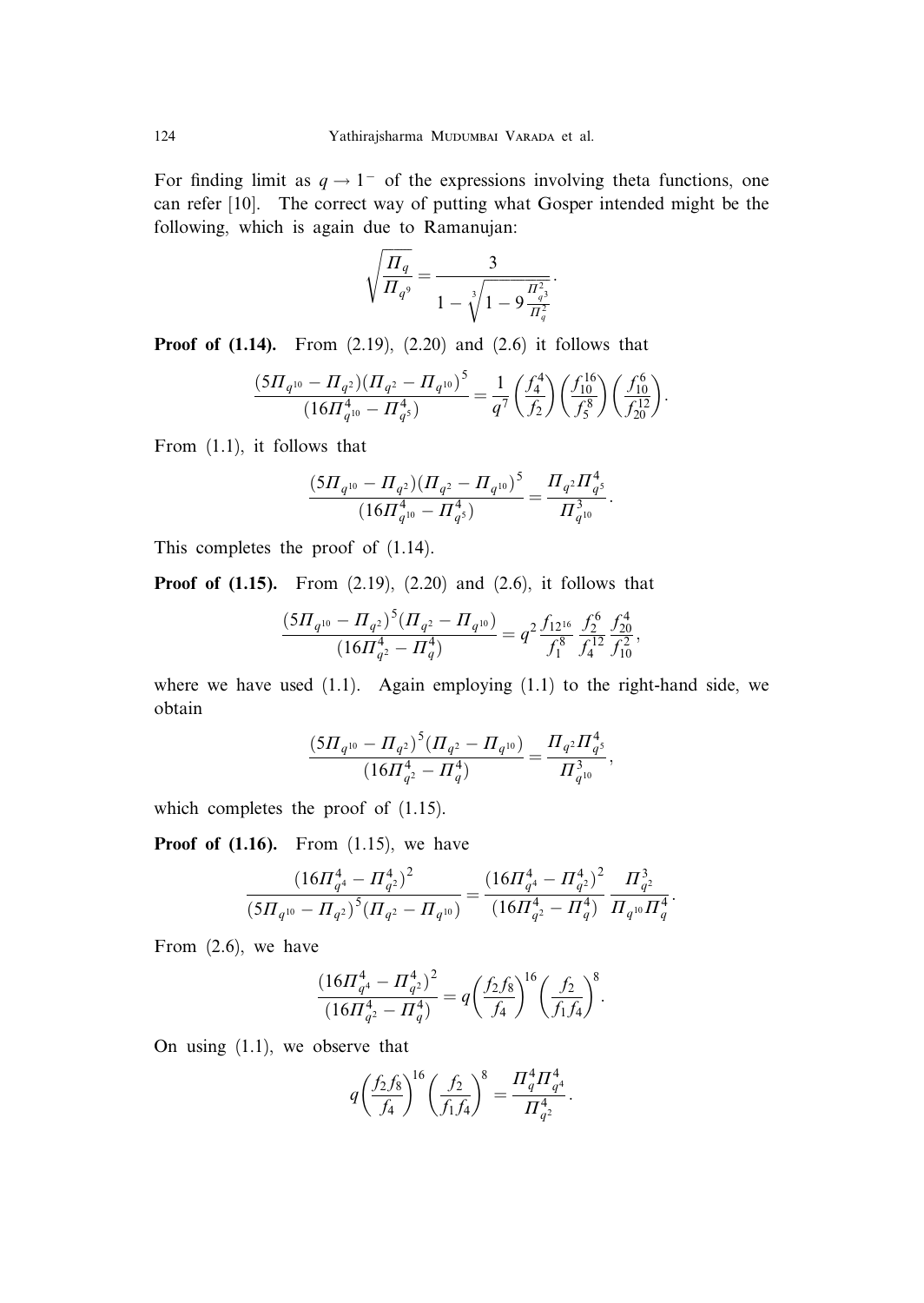Using this in the above, we obtain

$$
\frac{(16\pi_{q^4}^4 - \pi_{q^2}^4)^2}{(5\pi_{q^{10}} - \pi_{q^2})^5 (\pi_{q^2} - \pi_{q^{10}})} = \frac{\pi_{q^4}^4}{\pi_{q^2} \pi_{q^{10}}}
$$

:

Changing q to  $q^{1/2}$ , we obtain (1.16).

**Proof of (1.17).** From  $(1.14)$ , we observe that

$$
\frac{\left(16\pi_{q^{20}}^4 - \pi_{q^{10}}^4\right)^2}{\left(5H_{q^{10}} - \pi_{q^2}\right)\left(\pi_{q^{10}} - \pi_{q^2}\right)^5} = \frac{\pi_{q^{10}}^3 \left(16\pi_{q^{20}}^4 - \pi_{q^{10}}^4\right)^2}{\left(16\pi_{q^{10}}^4 - \pi_{q^5}\right)\pi_{q^{12}}\pi_{q^5}^4}.
$$

From the proof of (1.16) above, we have

$$
\frac{(16\varPi_{q^{20}}^4 - \varPi_{q^{10}}^4)^2}{(16\varPi_{q^{10}}^4 - \varPi_{q^5}^4)} = \frac{\varPi_{q^5}^4 \varPi_{q^{20}}^4}{\varPi_{q^{10}}^4}.
$$

From the above two identities, we find that

$$
\frac{(16\varPi_{q^{20}}^4 - \varPi_{q^{10}}^4)^2}{(5\varPi_{q^{10}} - \varPi_{q^2})(\varPi_{q^{10}} - \varPi_{q^2})^5} = \frac{\varPi_{q^{20}}^4}{\varPi_{q^2}\varPi_{q^{10}}}.
$$

Changing q to  $q^{1/2}$ , we obtain (1.17).

We now introduce some terminologies related to modular equations and list few related results which will be used in the verification of (1.10) and (1.11).

If  $0 < \alpha, \beta < 1$ , and the equality

$$
n \frac{{}_2F_1\left(\frac{1}{2},\frac{1}{2};1;1-\alpha\right)}{{}_2F_1\left(\frac{1}{2},\frac{1}{2};1;\alpha\right)} = \frac{{}_2F_1\left(\frac{1}{2},\frac{1}{2};1;1-\beta\right)}{{}_2F_1\left(\frac{1}{2},\frac{1}{2};1;\beta\right)}
$$

holds, then any relationship between  $\alpha$  and  $\beta$  induced by the above equation is called a modular equation of degree *n*. In such equations, we say that  $\beta$  is of degree *n* over  $\alpha$ . We define the multiplier *m* connecting  $\alpha$  and  $\beta$  by

$$
m = \frac{{}_2F_1(\frac{1}{2},\frac{1}{2};1;\alpha)}{{}_2F_1(\frac{1}{2},\frac{1}{2};1;\beta)}.
$$

Following theorem due to Ramanujan serves as a bridge between the theory of modular equations and the theory of theta functions:

**THEOREM** 3.1. Suppose  $0 < \alpha < 1$ ,  $y = \pi \frac{2F_1(\frac{1}{2}, \frac{1}{2}; 1; 1-\alpha)}{2F_1(\frac{1}{2}, \frac{1}{2}; 1; 1-\alpha)}$  $\frac{f_{1}(\frac{1}{2},\frac{1}{2};1;1-\alpha)}{2F_{1}(\frac{1}{2},\frac{1}{2};1;\alpha)}$ , and  $q=e^{-y}$  then  ${}_{2}F_{1}(\frac{1}{2},\frac{1}{2};1;\alpha) = z$ , where  $z = \varphi^{2}(q)$ .

For a proof of the above, see [4, p. 101]. We require following theorems, which are due to Ramanujan: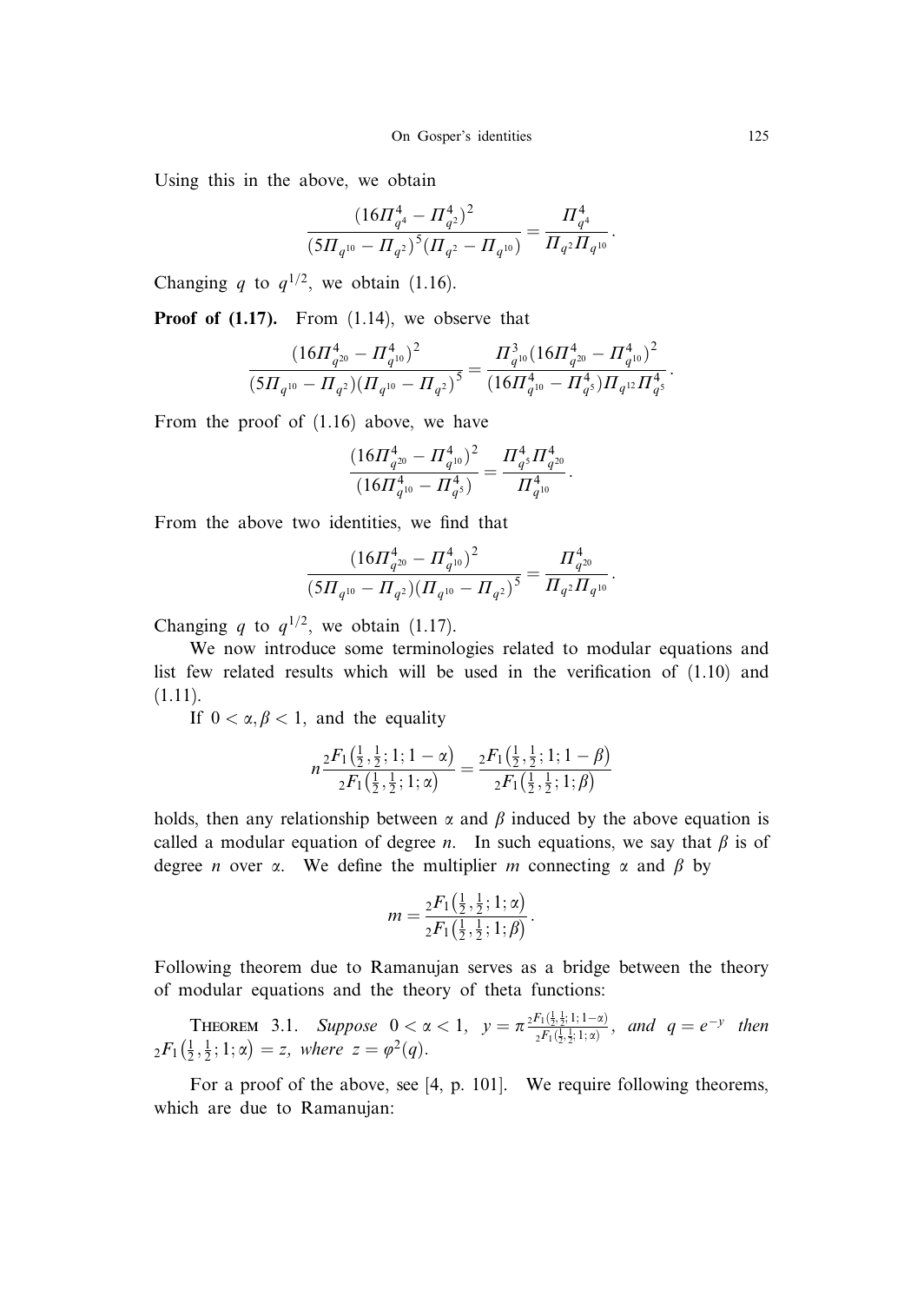THEOREM 3.2 ([4, p. 123]). If  $\alpha$ , q and z are as defined in Theorem 3.1, then  $\sqrt{17}$   $\left(\frac{\alpha}{2}\right)^{1/8}$ 

(1) 
$$
\psi(q) = \sqrt{\frac{1}{2}} z \left(\frac{q}{q}\right)^{1/3},
$$
  
(2) 
$$
\psi(q^2) = \frac{1}{2} \sqrt{z} \left(\frac{q}{q}\right)^{1/4}.
$$

THEOREM 3.3 ([4, p. 232]). If  $\beta$  is of degree 3 over  $\alpha$ , and  $m$  is the multiplier connecting  $\alpha$  and  $\beta$ , then

(1) 
$$
\left(\frac{\beta^3}{\alpha}\right)^{1/8} = \frac{m-1}{2}
$$
.  
\n(2)  $\left(\frac{\alpha^3}{\beta}\right)^{1/8} = \frac{3+m}{2m}$ .

Now, we will move to the verification of (1.10) and (1.11).

Verification of (1.10). From Theorem 3.2 and Theorem 3.3, it is easy to see that

$$
\frac{\psi^4(q)}{q\psi^4(q^3)} = \frac{m(3+m)}{m-1}.
$$

Hence, we have

$$
\frac{\psi^4(q)}{q\psi^4(q^3)} + 18 - 27 \frac{q\psi^4(q^3)}{\psi^4(q)} = \frac{24m^3 + m^4 + 18m^2 - 27}{m(m-1)(3+m)}.\tag{3.1}
$$

From Theorem 3.2, we have

$$
\frac{\psi^8(q)}{q\psi^8(q^2)} = \frac{16}{\alpha}.
$$

Also from Theorem 3.1 and 3.2, we have

$$
\alpha = \frac{(3+m)^3(m-1)}{16m^3}
$$
, and  $\frac{\psi^4(q^2)}{\psi^2(q)\psi^2(q^3)} = \frac{(3+m)^2}{16m}$ .

Thus

$$
\frac{\psi^4(q^2)}{\psi^2(q)\psi^2(q^3)}\left(\frac{\psi^8(q)}{q\psi^8(q^2)}+16\right)=\frac{(3+m)^2}{m}\left[\frac{16m^3}{(3+m)^3(m-1)}+1\right],
$$

which on simplification yields

$$
\frac{\psi^4(q^2)}{\psi^2(q)\psi^2(q^3)} \left(\frac{\psi^8(q)}{q\psi^8(q^2)} + 16\right) = \frac{24m^3 + m^4 + 18m^2 - 27}{m(m-1)(3+m)}.\tag{3.2}
$$

From  $(3.1)$  and  $(3.2)$ , the verification of  $(1.10)$  is completed.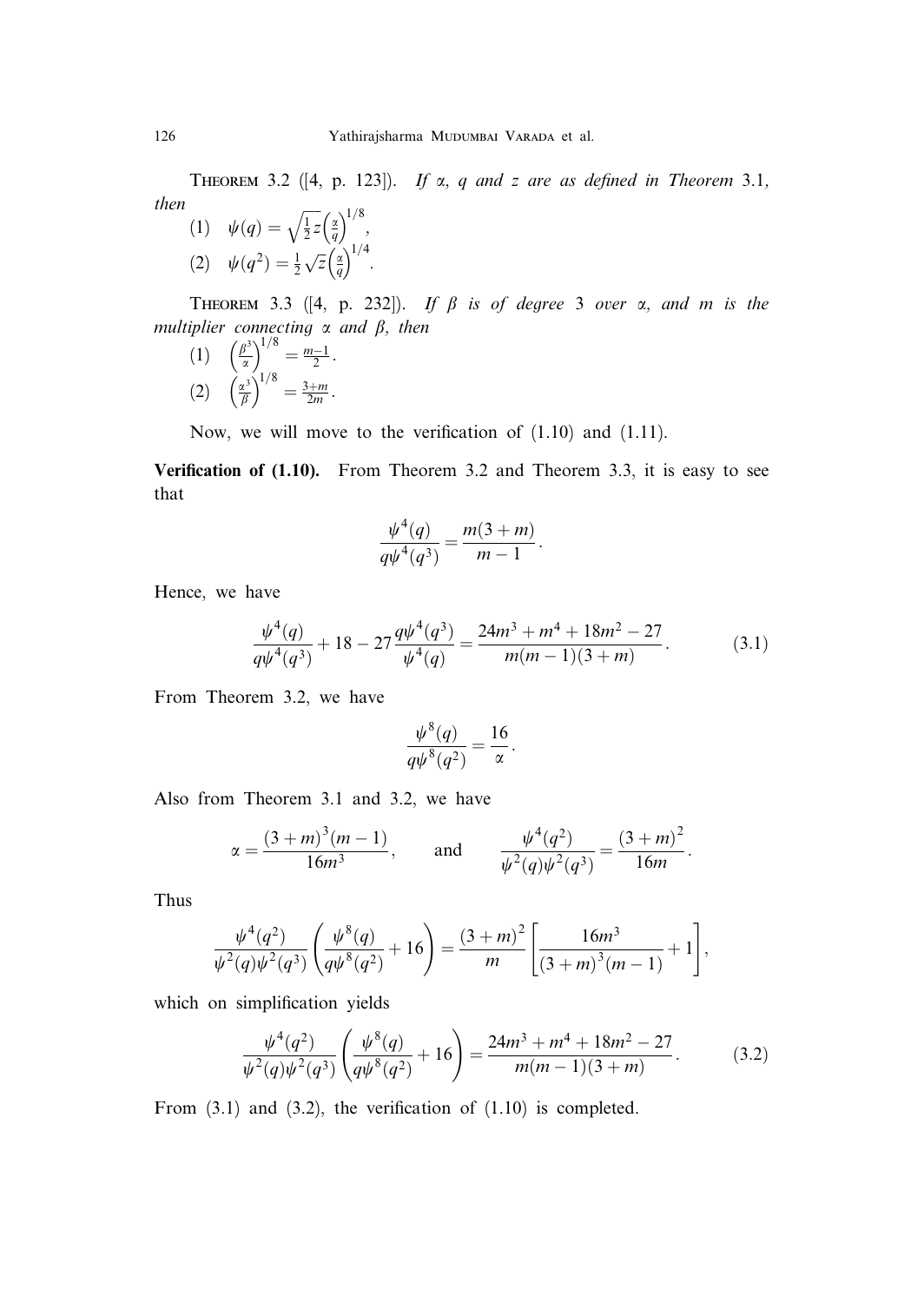Verification of (1.11). From Theorem 3.2 and Theorem 3.3, it is easy to see the following identities

$$
\frac{\psi^4(q)}{q\psi^4(q^3)} = \frac{m(3+m)}{m-1}.
$$

We have

$$
\frac{\psi^4(q)}{q\psi^4(q^3)} + 18 - 27 \frac{q\psi^4(q^3)}{\psi^4(q)} = \frac{m(3+m)}{m-1} - 6 - \frac{m-1}{m(3+m)}.
$$

Which on simplification yields

$$
\frac{\psi^4(q)}{q\psi^4(q^3)} - 6 - 3\frac{q\psi^4(q^3)}{\psi^4(q)} = \frac{m^4 - 6m^2 + 24m - 3}{m(m-1)(3+m)}.
$$
\n(3.3)

From Theorem 3.2, we obtain

$$
\frac{\psi^8(q^3)}{q^3\psi^8(q^6)} = \frac{16}{\beta}.
$$

Also from Theorem 3.1 and 3.2, we have

$$
\beta = \frac{(m-1)^3(3+m)}{16m}
$$
 and  $\frac{q^2\psi^4(q^6)}{\psi^2(q)\psi^2(q^3)} = \frac{(m-1)^2}{16m}$ .

Hence

$$
\frac{q^2\psi^4(q^6)}{\psi^2(q)\psi^2(q^3)}\left(\frac{\psi^8(q^3)}{q^3\psi^8(q^6)}+16\right)=\frac{(m-1)^2}{m}\left(\frac{16m}{(m-1)^3(3+m)}+1\right),\,
$$

which on simplification yields

$$
\frac{q^2\psi^4(q^6)}{\psi^2(q)\psi^2(q^3)}\left(\frac{\psi^8(q^3)}{q^3\psi^8(q^6)}+16\right)=\frac{m^4-6m^2+24m-3}{m(m-1)(3+m)}.\tag{3.4}
$$

From  $(3.3)$  and  $(3.4)$ , verification of  $(1.11)$  is completed.

### 4. Proofs of Lambert series identities

**Proof of (1.19).** It is easy to observe from the definition of  $P_k$ 's that

$$
\sum_{n=1}^{\infty} \frac{q^n}{(1-q^n)^2} - 2\sum_{n=1}^{\infty} \frac{q^{2n}}{(1-q^{2n})^2} = \frac{1}{24}(1-P_1) - \frac{2}{24}(1-P_2) = \frac{1}{24}(-1+2P_2-P_1).
$$

(1.19) now follows easily from (2.28) and the fact that  $\varphi(q) = \frac{\psi(q)^2}{\psi(q^2)}$ .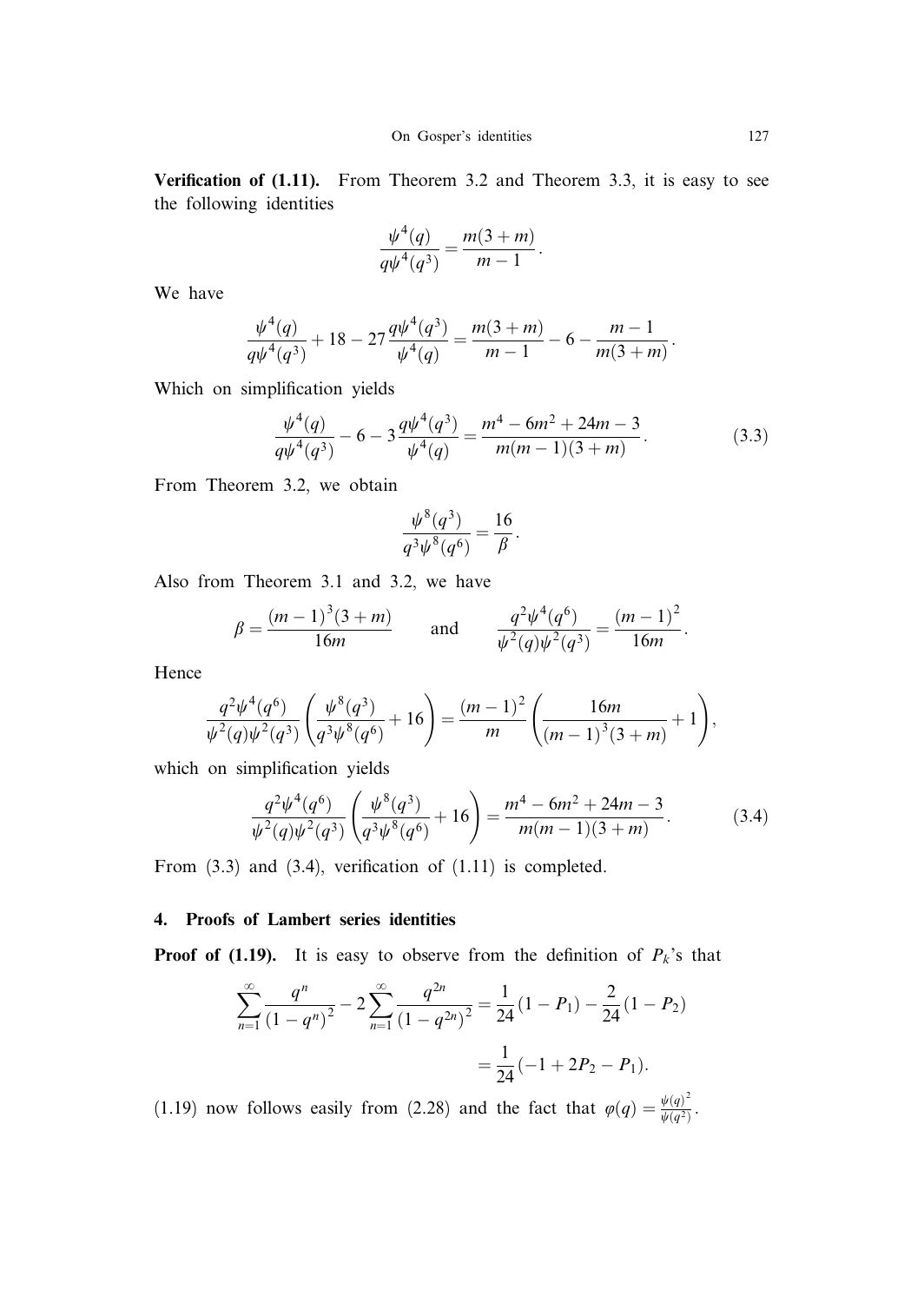Proof of  $(1.20)$ . Ramanujan has recorded in [4, p. 460],

$$
1 + 12 \sum_{k=1}^{\infty} \frac{kq^k}{1 - q^k} - 36 \sum_{k=1}^{\infty} \frac{kq^{3k}}{1 - q^{3k}} = \left\{ \frac{\psi^4(q) + 3q\psi^4(q^3)}{\psi(q)\psi(q^3)} \right\}^2.
$$

This is equivalent to (1.20).

Proof of  $(1.21)$ . In [4, p. 114], Ramanujan has recorded the following identity:

$$
\varphi^4(q) = 1 + 8 \sum_{k=1}^{\infty} \frac{kq^k}{1 + (-q)^k},
$$

which is same as

$$
\varphi^4(q) = \frac{1}{3}(-P_1 + 4P_4).
$$

By the definition of  $P_k$ , we have

$$
\sum \frac{q^n}{(1-q^n)^2} - 4 \sum \frac{q^{4n}}{(1-q^{4n})^2} = \frac{1}{24} (1 - P_1 - 4 + 4P_4)
$$

$$
= \frac{1}{24} (-3 + 3\varphi^4(q))
$$

$$
= \frac{1}{8} \left( \frac{\psi^8(q)}{\psi^4(q^2)} - 1 \right),
$$

where we have used  $\varphi(q) = \frac{\psi(q)^2}{\psi(q^2)}$ . Which completes the proof of (1.21).

**Proof of (1.23).** Changing q to  $q^4$ , followed by setting  $a = q$  and  $b = q^2$  in (2.26), and then expanding the bilateral series, we obtain

$$
\sum_{n=1}^{\infty} \frac{q^{2n-1}}{(1-q^{2n-1})^2} - 2\sum_{n=1}^{\infty} \frac{q^{4n-2}}{(1-q^{4n-2})^2} = \Pi_{q^2}^2,
$$

where we have used,  $\frac{f_4^6}{\varphi^2(-q^2)} = \psi^4(q^2)$ . Now using the fact that

$$
\sum_{n=1}^{\infty} \frac{q^n}{(1-q^n)^2} = \sum_{n=1}^{\infty} \frac{nq^n}{1-q^n},
$$

we observe that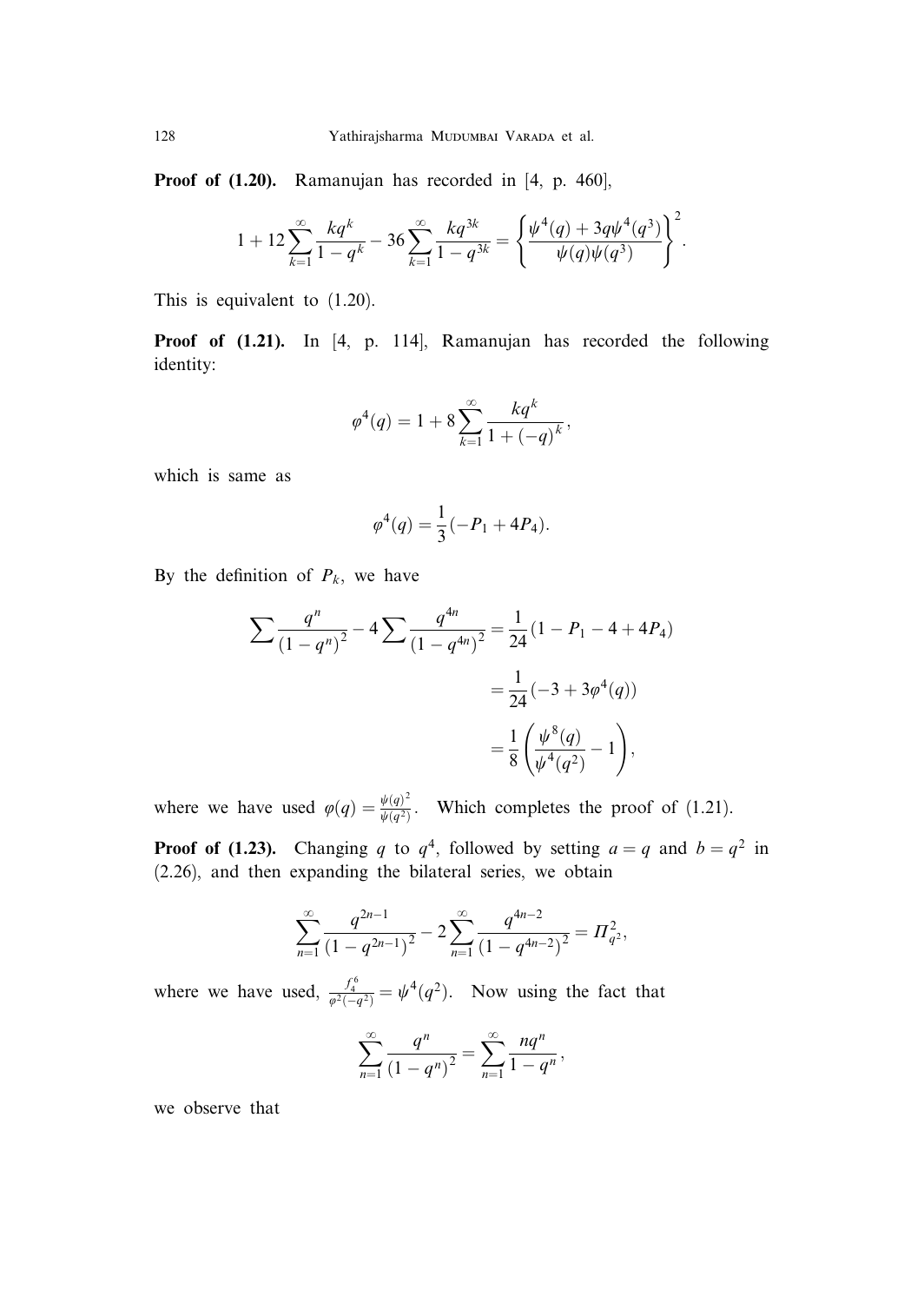$$
\sum_{n=1}^{\infty} \frac{q^{2n-1}}{(1-q^{2n-1})^2} - 2\sum_{n=1}^{\infty} \frac{q^{4n-2}}{(1-q^{4n-2})^2} = \sum_{n=1}^{\infty} \frac{nq^n}{1-q^n} - \sum_{n=1}^{\infty} \frac{nq^{2n}}{1-q^{2n}} - 2\sum_{n=1}^{\infty} \frac{nq^{2n}}{1-q^{2n}} + 2\sum_{n=1}^{\infty} \frac{nq^{4n}}{1-q^{4n}}.
$$

Now using the facts that

$$
\sum_{n=1}^{\infty} \frac{nq^n}{1-q^n} - 2\sum_{n=1}^{\infty} \frac{nq^{2n}}{1-q^{2n}} = \sum_{n=1}^{\infty} \frac{(2n-1)q^{2n-1}}{1-q^{2n-1}}
$$

and

$$
\frac{q}{1-q^2} = \frac{q}{1-q} - \frac{q^2}{1-q^2},
$$

in the above equation, we obtain

$$
\sum_{n=1}^{\infty} \frac{q^{2n-1}}{(1-q^{2n-1})^2} - 2\sum_{n=1}^{\infty} \frac{q^{4n-2}}{(1-q^{4n-2})^2} = \sum_{n=1}^{\infty} \frac{(2n-1)q^{2n-1}}{1-q^{4n-2}},
$$

which completes the proof of  $(1.23)$ .

Before going to the proof of (1.25) and (1.26) we shall first establish the following equality

$$
\frac{\frac{\Pi_{q^5}^2}{\Pi_{q^{10}}^2} + 16 \frac{\Pi_{q^{10}}^2}{\Pi_{q^5}^2}}{\frac{\Pi_q}{\Pi_{q^5}} - 4 - \frac{\Pi_{q^5}}{\Pi_q}} = \sqrt{\frac{\Pi_q^3}{\Pi_{q^5}^3} - 2\frac{\Pi_q^2}{\Pi_{q^5}^2} + 5\frac{\Pi_q}{\Pi_{q^5}}}.
$$
\n(4.1)

From (1.17) and the formula  $(a + b)^2 = (a - b)^2 + 4ab$  it follows that,

$$
[16\Pi_{q^{10}}^4 - \Pi_{q^{5}}^4]^2 = \frac{\Pi_{q^{10}}^4}{\Pi_q \Pi_{q^{5}}} \{ [5\Pi_{q^{5}} - \Pi_q] [\Pi_{q^{5}} - \Pi_q]^5 \} + 64\Pi_{q^{10}}^4 \Pi_{q^{5}}^4.
$$

Expanding the right hand side and then factoring it yields,

$$
(16\varPi_{q^{10}}^4-\varPi_{q^{5}}^4)^2=\Bigg(\frac{\varPi_q^2}{\varPi_{q^{5}}^2}-4-\frac{\varPi_{q^{5}}^2}{\varPi_{q}^2}\Bigg)^2\Bigg(\frac{\varPi_q^6}{\varPi_{q^{5}}^6}-2\frac{\varPi_q^4}{\varPi_{q^{5}}^4}+5\frac{\varPi_q^2}{\varPi_{q^{5}}^2}\Bigg).
$$

**Proof of (1.26).** Changing q to  $q^{10}$  in (2.26) and setting  $b = q^5$ , we observe that

$$
\sum_{n=-\infty}^{\infty} \left[ \frac{aq^{10n}}{(1-aq^{10n})^2} - \frac{q^{10n+5}}{(1-q^{10n+5})^2} \right] = a\psi^4(q^5) \frac{f^2(-aq^5, -\frac{q^5}{a})}{f^2(-a, -\frac{q^{10}}{a})}.
$$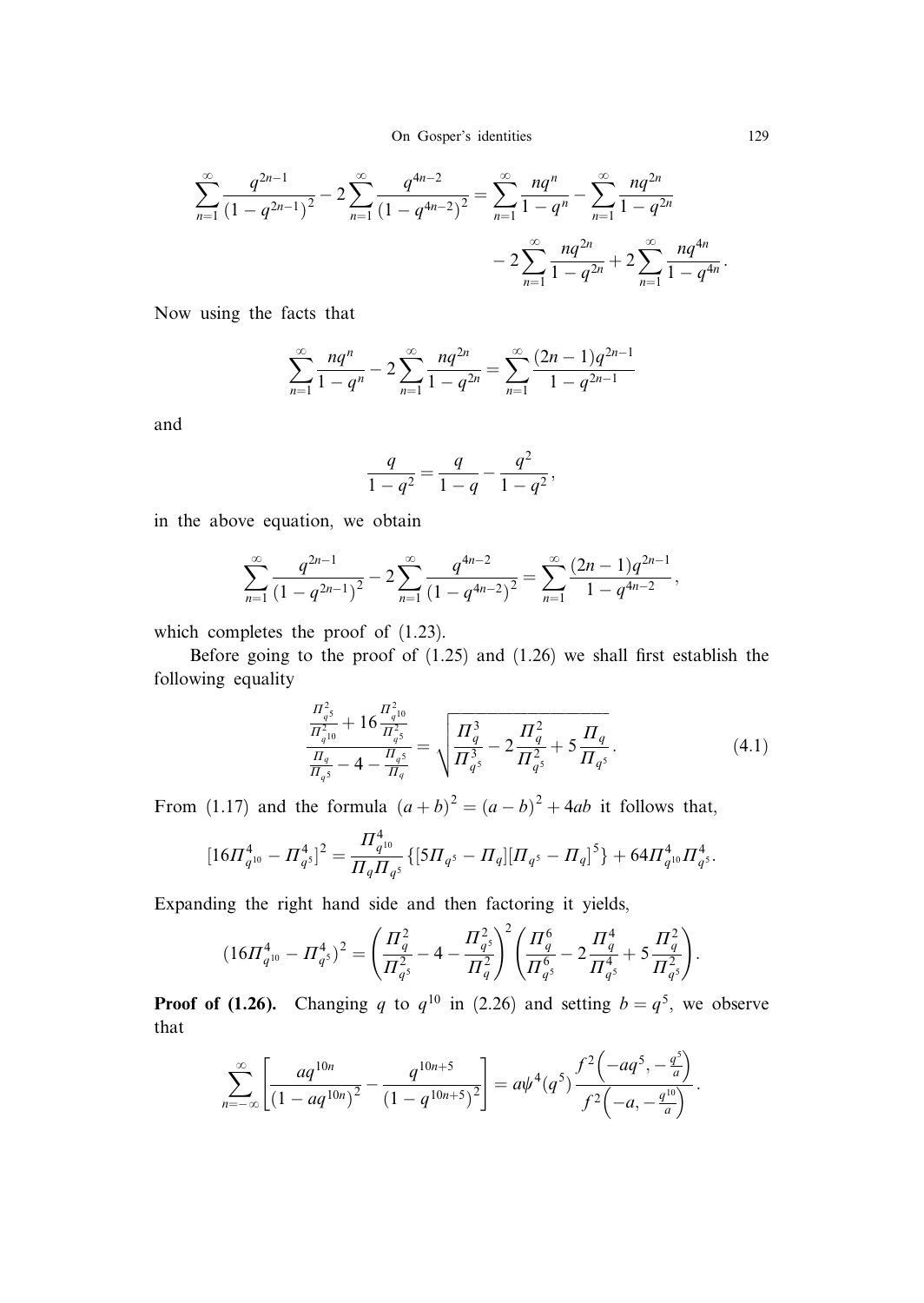Setting  $a = q$  first and then  $a = q<sup>3</sup>$  in the above equation, and adding the resultant identities, we obtain

$$
\sum_{n=1}^{\infty} \frac{q^{2n-1}}{(1-q^{2n-1})^2} - 5 \sum_{n=1}^{\infty} \frac{q^{10n-5}}{(1-q^{10n-5})^2}
$$

$$
= \frac{\prod_{q=5}^{2} \left(\frac{f^2(-q^4, -q^6)}{f^2(-q, -q^9)} + q^2 \frac{f^2(-q^2, -q^8)}{f^2(-q^3, -q^7)}\right). \tag{4.2}
$$

Setting  $a = b = c = d = q^5$  and  $n = -q$  in (2.27), we see that

$$
\varphi^2(q^5)f^2(-q^4,-q^6) - f^2(q^4,q^6)\varphi^2(-q^5) = -4q^4\psi^2(q^{10})f^2(-q,-q^9),
$$

where we have used  $f(1, q) = 2\psi(q)$ . This implies

$$
\frac{f^2(-q^4, -q^6)}{f^2(-q, -q^9)} = \frac{\varphi^2(-q^5)}{\varphi^2(q^5)} \frac{f^2(q^4, q^6)}{f^2(-q, -q^9)} - 4q^4 \frac{\psi^2(q^{10})}{\varphi^2(q^5)}.
$$

Similarly by setting  $a = b = c = d = q^5$  and  $n = -q^3$  in (2.27), we obtain

$$
q^2 \frac{f^2(-q^2, -q^8)}{f^2(-q^3, -q^7)} = q^2 \frac{\varphi^2(-q^5)}{\varphi^2(q^5)} \frac{f^2(q^2, q^8)}{f^2(-q^3, -q^7)} - 4q^4 \frac{\psi^2(q^{10})}{\varphi^2(q^5)}.
$$

Adding the above two, and using (4.2), we obtain

$$
\frac{1}{\Pi_{q^5}^2} \left( \sum_{n=1}^{\infty} \frac{q^{2n-1}}{(1-q^{2n-1})^2} - 5 \sum_{n=1}^{\infty} \frac{q^{10n-5}}{(1-q^{10n-5})^2} \right)
$$
\n
$$
= \frac{1}{q^{3/2}} \left( \frac{\varphi^2(-q^5)}{\varphi^2(q^5)} \left\{ \frac{f^2(q^4,q^6)}{f^2(-q,-q^9)} + q^2 \frac{f^2(q^2,q^8)}{f^2(-q^3,-q^7)} \right\} - 8q^4 \frac{\psi^2(q^{10})}{\varphi^2(q^5)} \right).
$$

Now using (2.34), (2.36) and the identity  $a^2 + b^2 = (a - b)^2 + 2ab$ , we observe that

$$
\frac{1}{\Pi_q^2} \left( \sum_{n=1}^{\infty} \frac{q^{2n-1}}{(1-q^{2n-1})^2} - 5 \sum_{n=1}^{\infty} \frac{q^{10n-5}}{(1-q^{10n-5})^2} \right)
$$
  
= 
$$
\frac{1}{q^{3/2}} \frac{\varphi^2(-q^5)}{\varphi^2(q^5)} \left\{ \frac{(\psi^2(q^2) - q^2 \psi^2(q^{10}))^2}{\psi^4(-q^5)} + 2q \frac{(\psi^2(q^2) - q^2 \psi^2(q^{10}))(\psi^2(q) - q\psi^2(q^5))}{\varphi^2(-q^5)\psi^2(q)} \right\} - 8q^{5/2} \frac{\psi^2(q^{10})}{\varphi^2(q^5)}.
$$

Now simplifying the above using  $\psi(q^2)\varphi^2(q) = \psi^2(q)$ , it reduces to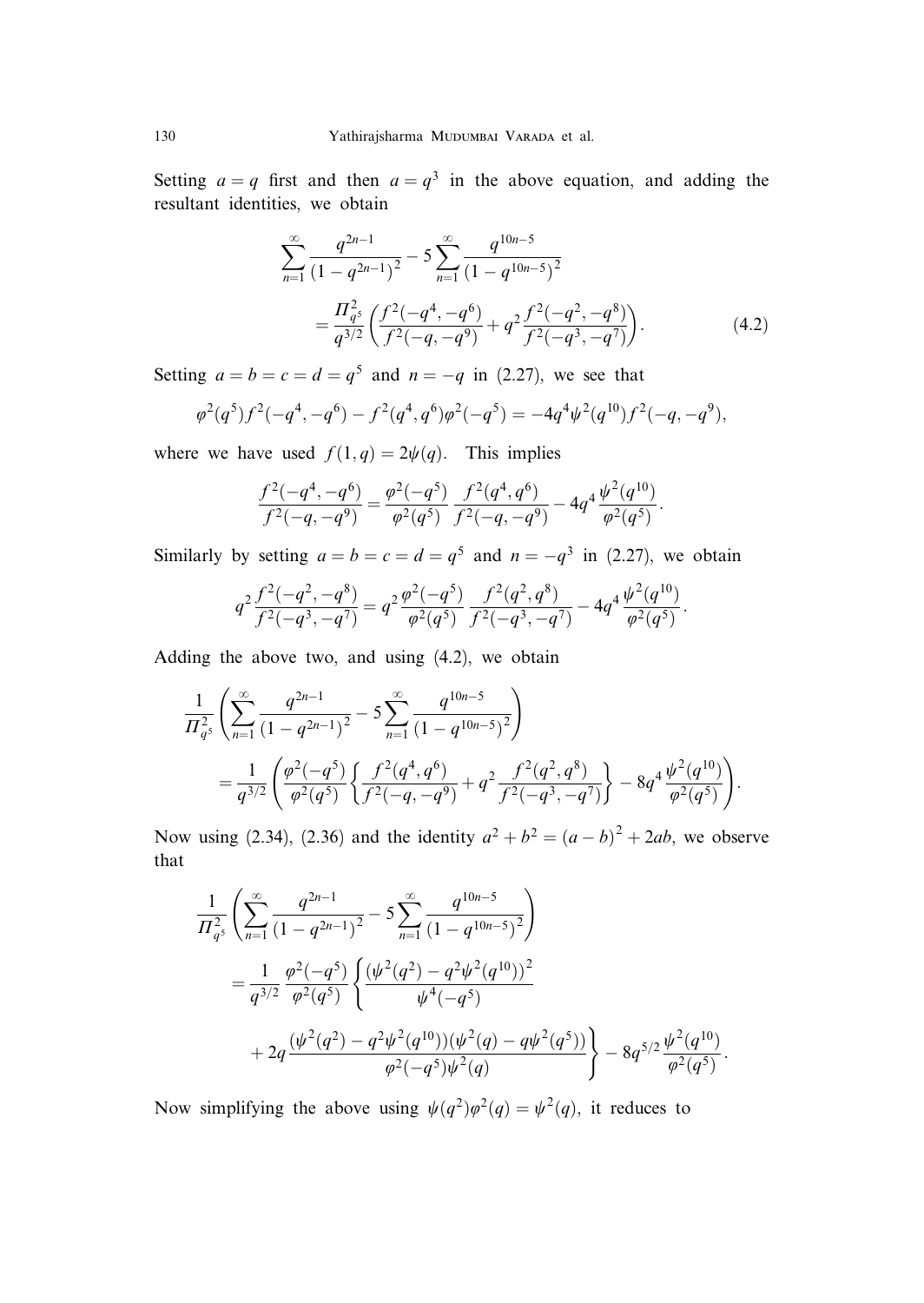$$
\frac{1}{\Pi_{q^5}^2} \left( \sum_{n=1}^{\infty} \frac{q^{2n-1}}{(1-q^{2n-1})^2} - 5 \sum_{n=1}^{\infty} \frac{q^{10n-5}}{(1-q^{10n-5})^2} \right)
$$
  
= 
$$
\frac{q^{5/2} \psi^4(q^{10})}{\psi^4(q^5)} \left\{ \left( \frac{\psi^2(q^2)}{q^2 \psi^2(q^{10})} - 1 \right)^2 + 2 \left( \frac{\psi^2(q^2)}{q^2 \psi^2(q^{10})} - 1 \right) \left( \frac{\psi^2(q)}{q^2 \psi^2(q^5)} - 1 \right) - 8 \right\},
$$

which is nothing but

$$
\frac{1}{\Pi_{q^5}^2} \left( \sum_{n=1}^{\infty} \frac{q^{2n-1}}{(1-q^{2n-1})^2} - 5 \sum_{n=1}^{\infty} \frac{q^{10n-5}}{(1-q^{10n-5})^2} \right)
$$
\n
$$
= \frac{\Pi_{q^{10}}^2}{\Pi_{q^5}^2} \left( \left( \frac{\Pi_{q^2}}{\Pi_{q^{10}}} - 1 \right)^2 + 2 \left( \frac{\Pi_{q^2}}{\Pi_{q^{10}}} - 1 \right) \left( \frac{\Pi_q}{\Pi_{q^5}} - 1 \right) - 8 \right). \tag{4.3}
$$

Now, by setting  $a = b = c = d = q^5$  and  $n = -q^2$  in (2.27), we obtain

$$
q^3 \frac{f^2(-q^2, -q^8)}{f^2(-q^3, -q^7)} = -\frac{\varphi^2(q^5)}{4\psi^2(q^{10})} + \frac{\varphi^2(-q^5)}{4\psi^2(q^{10})} \frac{f^2(q^3, q^7)}{f^2(-q^3, -q^7)}.
$$

The above is nothing but (1.33).

Similarly by setting  $a = b = c = d = q^5$  and  $n = -q^2$  in (2.27), we obtain

$$
q\frac{f^2(-q^4,-q^6)}{f^2(-q,-q^9)} = -\frac{\varphi^2(q^5)}{4\psi^2(q^{10})} + \frac{\varphi^2(-q^5)}{4\psi^2(q^{10})} \frac{f^2(q,q^9)}{f^2(-q,-q^9)}.
$$

Adding the above two equation and substituting the resultant one in (4.2), we see that

$$
\frac{1}{\Pi_{q^5}^2} \left( \sum_{n=1}^{\infty} \frac{q^{2n-1}}{(1-q^{2n-1})^2} - 5 \sum_{n=1}^{\infty} \frac{q^{10n-5}}{(1-q^{10n-5})^2} \right)
$$
  
= 
$$
\frac{1}{q^{5/2}} \left\{ -\frac{\varphi^2(q^5)}{4\psi^2(q^{10})} + \frac{\varphi^2(-q^5)}{4\psi^2(q^{10})} \left( \frac{f^2(q^3, q^7)}{f^2(-q^3, -q^7)} + \frac{f^2(q, q^9)}{f^2(-q, -q^9)} \right) \right\}.
$$

Now using (2.33), (2.35), (2.39) and the formula  $a^2 + b^2 = (a - b)^2 + 2ab$  in the above equation, we obtain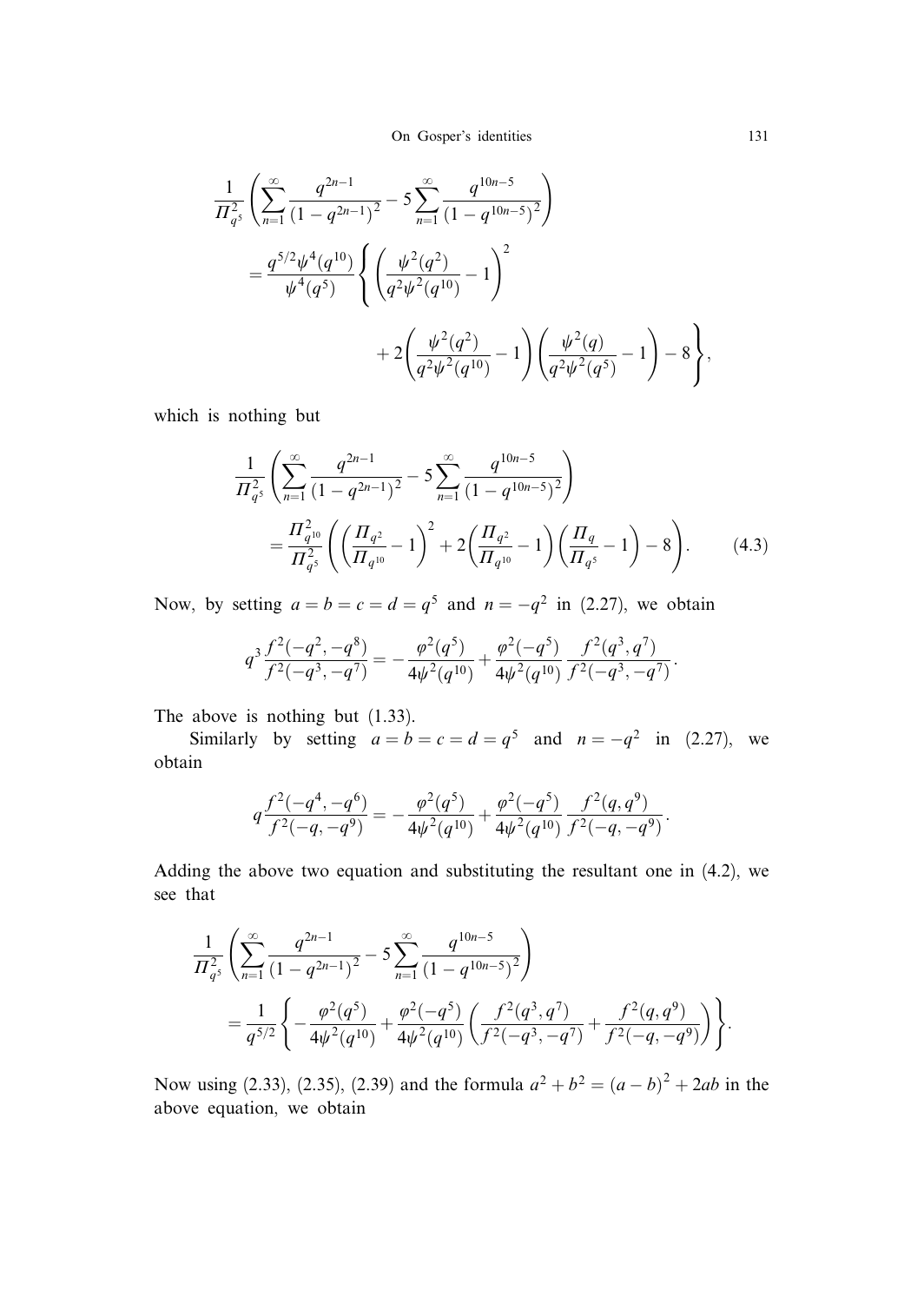$$
\frac{1}{\Pi_{q^5}^2} \left( \sum_{n=1}^{\infty} \frac{q^{2n-1}}{(1-q^{2n-1})^2} - 5 \sum_{n=1}^{\infty} \frac{q^{10n-5}}{(1-q^{10n-5})^2} \right)
$$
\n
$$
= -\frac{1}{q} \frac{\varphi^2(q^5)}{2\psi^2(q^{10})} + \frac{1}{q} \frac{\varphi^2(-q^5)}{4\psi^2(q^{10})}
$$
\n
$$
\times \left( \frac{4q^2\psi^4(q^5)}{\varphi^4(-q^{10})} \frac{(\psi^2(q) - q\psi^2(q^5))^2}{(\psi^2(q^2) - q^2\psi^2(q^{10}))^2} + 2 \frac{(\psi^2(q) - q\psi^2(q^5))^2}{\varphi^2(-q^5)(\psi^2(q^2) - q^2\psi^2(q^{10}))} \right).
$$

Simplifying the above equation using  $\varphi(q)\psi(q^2) = \psi^2(q)$ , we obtain

$$
\frac{1}{\Pi_{q^5}^2} \left( \sum_{n=1}^{\infty} \frac{q^{2n-1}}{(1-q^{2n-1})^2} - 5 \sum_{n=1}^{\infty} \frac{q^{10n-5}}{(1-q^{10n-5})^2} \right)
$$
\n
$$
= \frac{1}{q} \left\{ -\frac{\psi^4(q^5)}{2\psi^4(q^{10})} + \frac{\psi^4(q^5)}{4\psi^4(q^{10})} \left\{ 4 \frac{\left(\frac{\psi^2(q)}{q\psi^2(q^5)} - 1\right)^2}{\left(\frac{\psi^2(q^2)}{q^2\psi^2(q^{10})} - 1\right)^2} + 2 \frac{\left(\frac{\psi^2(q)}{q\psi^2(q^2)} - 1\right)^2}{\left(\frac{\psi^2(q^2)}{q^2\psi^2(q^{10})} - 1\right)} \right\},
$$

which upon conversion to  $\Pi_q$ 's becomes,

$$
\frac{1}{\Pi_{q^5}^2} \left( \sum_{n=1}^{\infty} \frac{q^{2n-1}}{(1-q^{2n-1})^2} - 5 \sum_{n=1}^{\infty} \frac{q^{10n-5}}{(1-q^{10n-5})^2} \right)
$$
\n
$$
= \frac{\Pi_{q^5}^2}{\Pi_{q^{10}}^2} \left\{ -\frac{1}{2} + \frac{\left(\frac{\Pi_q}{\Pi_{q^5}} - 1\right)^2}{\left(\frac{\Pi_{q^2}}{\Pi_{q^{10}}} - 1\right)^2} + \frac{1}{2} \frac{\left(\frac{\Pi_q}{\Pi_{q^5}} - 1\right)^2}{\left(\frac{\Pi_{q^2}}{\Pi_{q^{10}}} - 1\right)} \right\}.
$$
\n(4.4)

The above is nothing but (1.34). From [13, p. 33], we have

$$
P^2Q - 4PQ + 5Q - P^2 - Q^2 = 0,
$$

where  $P = \frac{\Pi_q}{\Pi_q s}$  and  $Q = \frac{\Pi_{q2}}{\Pi_{q10}}$ . This implies

$$
Q = \frac{(P^2 - 4P + 5) \pm \sqrt{(P^2 - 4P + 5)^2 - 4P^2}}{2}.
$$

Since  $q^2Q(q)$  at  $q = 0$  takes the value 1, we must choose positive sign in the above equation. Also, it is easy to see that

$$
Q - 1 = \frac{(P^2 - 4P + 3) + \sqrt{(P^2 - 4P + 5)^2 - 4P^2}}{2}
$$
\n(4.5)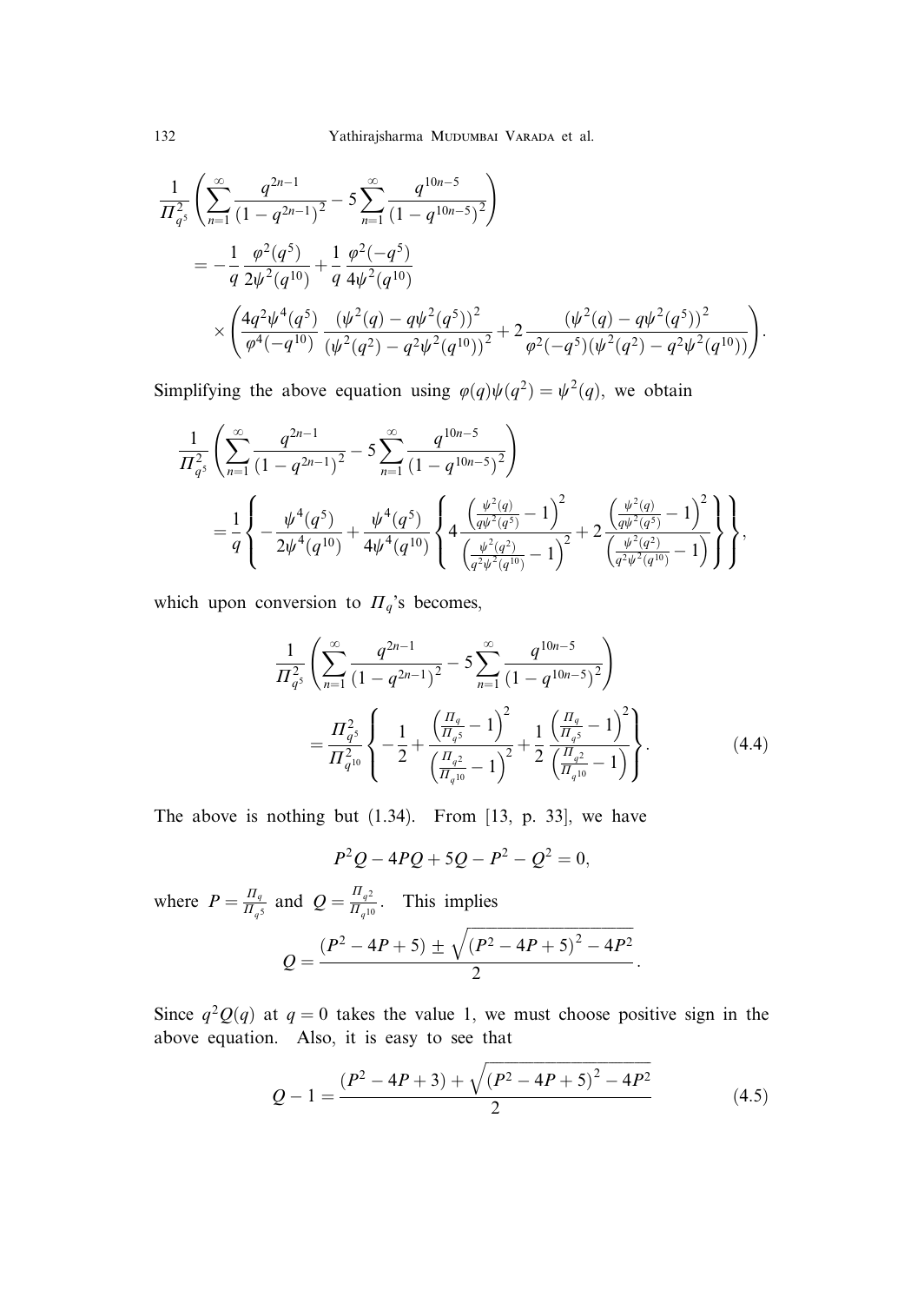and

$$
\frac{P-1}{Q-1} = \frac{(P^2 - 4P + 3) - \sqrt{(P^2 - 4P + 5)^2 - 4P^2}}{8}.
$$
\n(4.6)

Hence, we have

$$
\frac{1}{\Pi_{q^5}^2} \left( \sum_{n=1}^{\infty} \frac{q^{2n-1}}{(1-q^{2n-1})^2} - 5 \sum_{n=1}^{\infty} \frac{q^{10n-5}}{(1-q^{10n-5})^2} \right)
$$

$$
= \frac{\Pi_{q^{10}}^2}{\Pi_{q^5}^2} \{ (Q-1)^2 + 2(Q-1)(P-1) - 8 \}, \tag{4.7}
$$

and

$$
\frac{1}{\Pi_{q^5}^2} \left( \sum_{n=1}^{\infty} \frac{q^{2n-1}}{(1-q^{2n-1})^2} - 5 \sum_{n=1}^{\infty} \frac{q^{10n-5}}{(1-q^{10n-5})^2} \right)
$$

$$
= \frac{\Pi_{q^5}^2}{\Pi_{q^{10}}^2} \left\{ -\frac{1}{2} + \frac{(P-1)^2}{(Q-1)^2} + \frac{1}{2} \frac{(P-1)^2}{(Q-1)} \right\}.
$$
(4.8)

Using  $(4.5)$  and  $(4.6)$  in  $(4.7)$  and  $(4.8)$  and then multiplying the resulting equations, we obtain (1.26).

**Proofs of (1.24) and (1.27).** The following identity can be found in  $[6, 1]$ p. 197]:

$$
-P_1 + P_2 + 3P_3 - 3P_6 = 24q\psi^2(q)\psi^2(q^3). \tag{4.9}
$$

This can be proved from (2.26) as done in [20, p. 88]. By the definition of  $P_n$ , the above can be written as

$$
\sum_{n=1}^{\infty} \frac{q^{2n-1}}{(1-q^{2n-1})^2} - 3 \sum_{n=1}^{\infty} \frac{q^{6n-3}}{(1-q^{6n-3})^2} = \Pi_q \Pi_q,
$$

which is nothing but (1.24). Changing q to  $q<sup>3</sup>$  in the above equation and then adding 3 times of the resulting equation to it, we obtain

$$
-P_1 + P_2 + 9P_9 - 9P_{18} = 24(q\psi^2(q)\psi^2(q^3) + 3q^3\psi^2(q^3)\psi^2(q^9)).
$$

By the definition of  $P_n$ , the above equation is same as

$$
\sum_{n=1}^{\infty} \frac{q^{2n-1}}{(1-q^{2n-1})^2} - 9 \sum_{n=1}^{\infty} \frac{q^{18n-9}}{(1-q^{18n-9})^2} = q\psi^2(q)\psi^2(q^3) + 3q^3\psi^2(q^3)\psi^2(q^9).
$$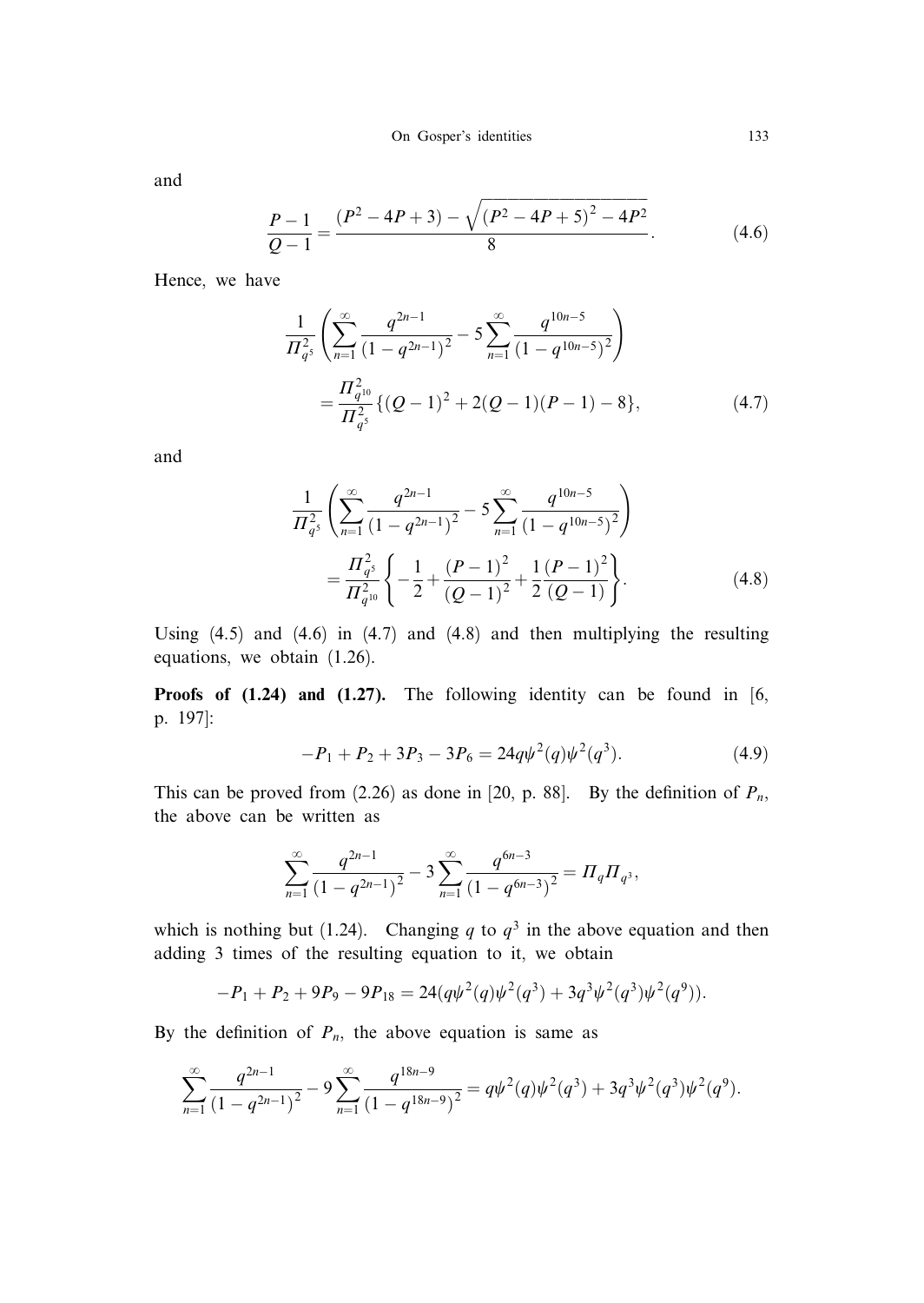Hence

$$
\frac{1}{\Pi_{q^9}^2} \left( \sum_{n=1}^{\infty} \frac{q^{2n-1}}{(1-q^{2n-1})^2} - 9 \sum_{n=1}^{\infty} \frac{q^{18n-9}}{(1-q^{18n-9})^2} \right) = \frac{\Pi_{q^3}}{\Pi_{q^9}} \left( \frac{\Pi_q}{\Pi_{q^9}} + 3 \right). \tag{4.10}
$$

Eliminating  $\frac{\chi^3(-q^9)}{q\chi(-q^3)}$  between (2.22) and (2.23), it is easy to see that  $\frac{1}{2}$ 

$$
\frac{\Pi_{q^3}}{\Pi_{q^9}} = \sqrt{\left(\frac{\Pi_q}{\Pi_{q^9}}\right)^{3/2} - 3\left(\frac{\Pi_q}{\Pi_{q^9}}\right) + 3\left(\frac{\Pi_q}{\Pi_{q^9}}\right)^{1/2}}.
$$
\n(4.11)

Using this in the above, we obtain (1.27).

Proof of  $(1.22)$ . The following can be found in [4, p. 475]:

$$
1 + 3 \sum_{k=1}^{\infty} \frac{kq^k}{1 - q^k} - 27 \sum_{k=1}^{\infty} \frac{kq^{9k}}{1 - q^{9k}}
$$
  
= 
$$
\left( \frac{\psi^4(q^3) + 3q\psi^2(q)\psi^2(q^9)}{\psi(q)\psi(q^9)} \right)^2 \frac{\psi^2(q^3)}{\psi(q)\psi(q^9)}.
$$
 (4.12)

Using the fact that  $\Pi_q = q^{1/4}\psi^2(q)$ , above equation can be rewritten as

$$
\sum_{k=1}^{\infty} \frac{kq^k}{1-q^k} - 9 \sum_{k=1}^{\infty} \frac{kq^{9k}}{1-q^{9k}} = \frac{1}{3} \left( \left( \frac{q^2}{1-q^3} + 3\frac{q^4}{1-q^9} \right)^2 \frac{H_{q^3}}{\left( \frac{q}{1-q} + 3\frac{q^3}{1-q^9} \right)^{3/2}} - 1 \right).
$$

From the above and (4.10), we have

$$
\sum_{k=1}^{\infty} \frac{kq^{2k}}{1-q^{2k}} - 9 \sum_{k=1}^{\infty} \frac{kq^{18k}}{1-q^{18k}} = \frac{1}{3} \left( \left( \frac{q^2}{q^3} + 3 \frac{q \pi}{q^9} \right)^2 \frac{H_{q^3}}{\left( \frac{q \pi}{q^9} \right)^{3/2}} - 1 \right) - \frac{1}{2} \left( \frac{q^3}{1-q^9} \right)^{1/2}.
$$

Now employing (1.12), the above can be written as

$$
\sum_{k=1}^{\infty} \frac{kq^{2k}}{1-q^{2k}} - 9 \sum_{k=1}^{\infty} \frac{kq^{18k}}{1-q^{18k}} = \frac{1}{3} \left( (H_{q^3}^2 + 3H_q H_{q^9})(H_q + 3H_{q^9}) \frac{H_{q^3}}{(H_q H_{q^9})} - 1 \right) - H_{q^3}(H_q + 3H_{q^9}).
$$

Simplifying the above, we obtain  $(1.22)$ . Now, from  $(4.12)$ ,  $(1.21)$  and  $(1.11)$ , the identity (1.32) follows.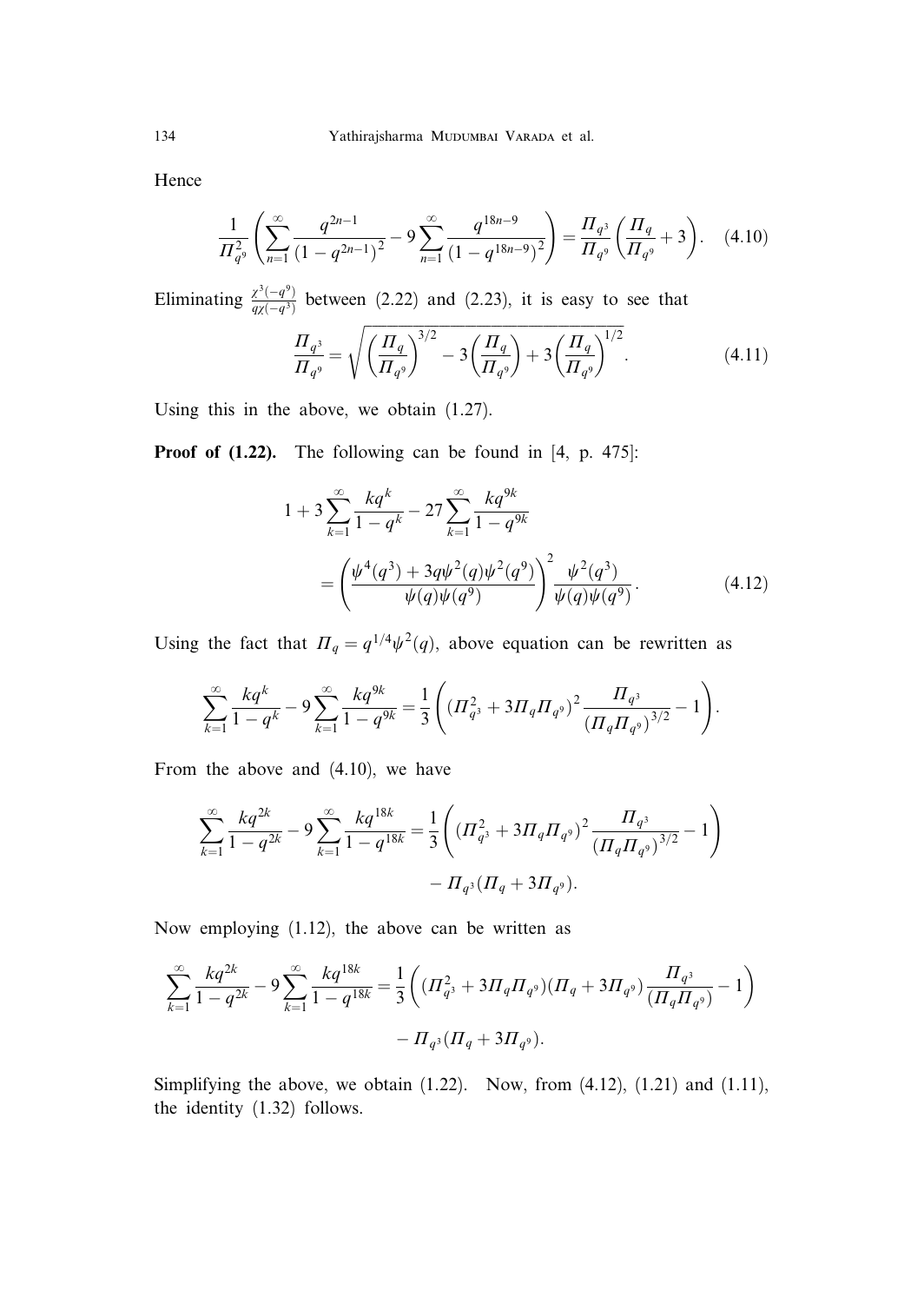Proof of  $(1.28)$ . Ramanujan has recorded the following [4, p. 463]:

$$
1 + 6 \sum_{k=1}^{\infty} \frac{kq^k}{1 - q^k} - 30 \sum_{k=1}^{\infty} \frac{kq^{5k}}{1 - q^{5k}} = \frac{\psi^4(q) + 2q\psi^2(q)\psi^2(q^5) + 5q^2\psi^4(q^5)}{\psi(q)\psi(q^5)} \times \sqrt{\psi^4(q) - 2q\psi^2(q)\psi^2(q^5) + 5q^2\psi^4(q^5)}.
$$

Employing (1.26) along with the fact that  $\Pi_q = q^{1/4} \psi^2(q)$ , we obtain (1.28). **Proof of (1.29).** Using the fact that  $\Pi_q = q^{1/4}\psi^2(q)$ , (4.12) can be rewritten as

$$
1+3\sum_{k=1}^{\infty}\frac{kq^k}{1-q^k}-27\sum_{k=1}^{\infty}\frac{kq^{9k}}{1-q^{9k}}=\left(\frac{\Pi_{q^3}^2}{\Pi_{q^9}^2}\frac{\Pi_{q^9}^{3/2}}{\Pi_{q}^{1/2}}+3\Pi_{q}^{1/2}\Pi_{q^9}^{1/2}\right)^2\frac{\Pi_{q^3}}{\Pi_{q^9}}\sqrt{\frac{\Pi_{q^9}}{\Pi_{q}}}.
$$

Now using (4.11) for the term  $\frac{\prod_{q=3}^{2}{n_{q}^{2}}}$  inside the square and using (4.10) for the term  $\frac{H_q^3}{H_{q9}}$  outside the square in the above equation and then simplifying the resulting equation, we obtain (1.29).

**Disproving (1.30).** Setting  $q = 0$  in (4.12) yields 1, while at  $q = 0$ , right hand side expression of  $(1.30)$  is not defined, which shows that  $(1.30)$  must be wrong. We are unable to guess what Gosper might have intended with respect to (1.30).

Proof of (1.31). Ramanujan has recorded the following [4, p. 139]:

$$
q\psi^{8}(q) = \Pi_{q}^{4} = \sum_{n=1}^{\infty} \frac{n^{3}q^{n}}{1 - q^{n}}.
$$
\n(4.13)

Using the facts that

$$
\sum_{n=1}^{\infty} \frac{n^3 q^n}{1 - q^n} = \sum_{n=1}^{\infty} \frac{q^n + 4q^{2n} + q^{3n}}{(1 - q^n)^4}
$$

and

$$
\frac{q^n}{1-q^{2n}} = \frac{q^n}{1-q^n} - \frac{q^{2n}}{1-q^{2n}},
$$

we find that

$$
\sum_{n=1}^{\infty} \frac{n^3 q^n}{1 - q^{2n}} = \sum_{n=1}^{\infty} \frac{q^{2n-1} + 4q^{4n-2} + q^{6n-3}}{(1 - q^{2n-1})^4}.
$$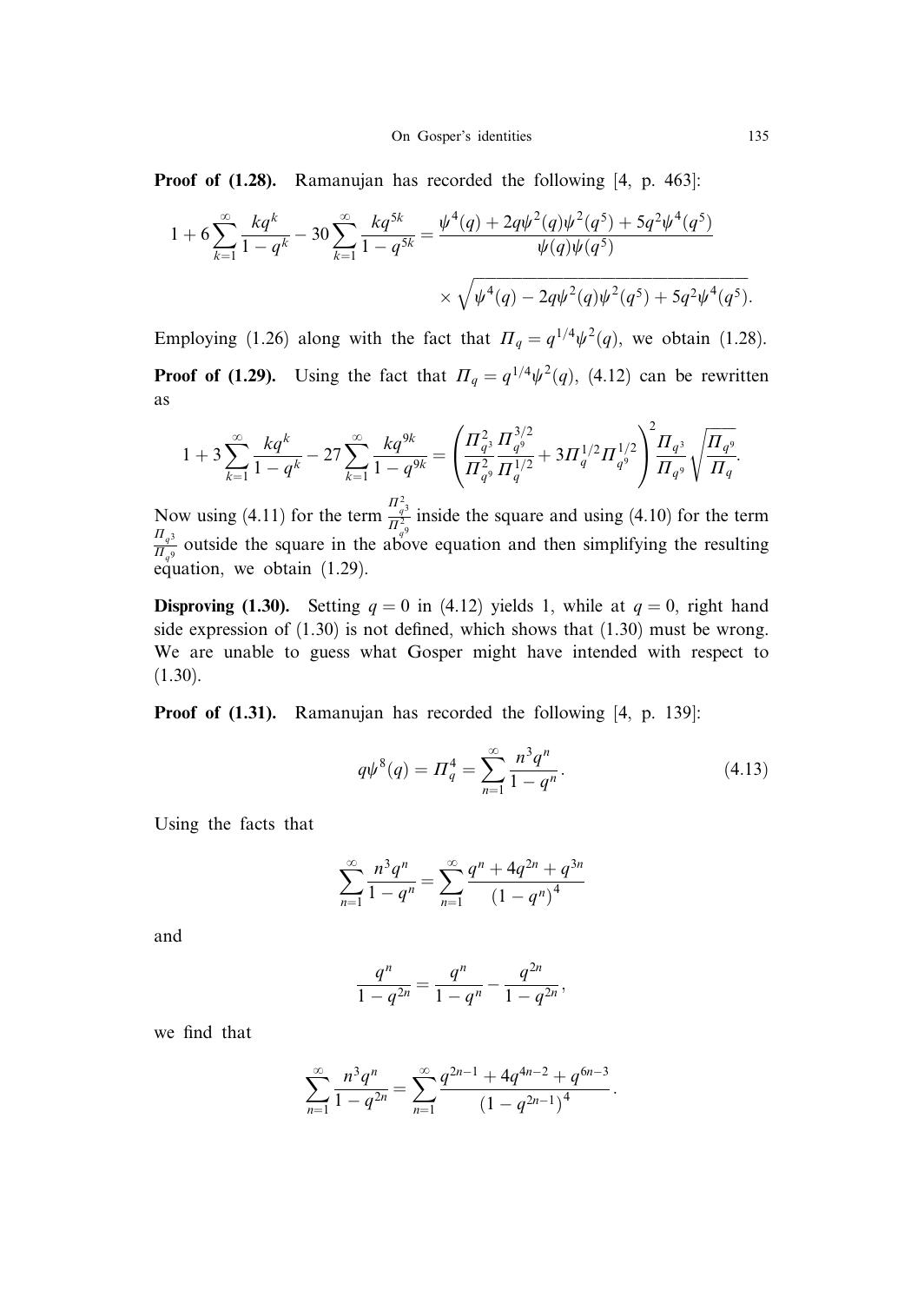But,

$$
q^{2n-1} + 4q^{4n-2} + q^{6n-3} = q^{2n-1}(1 - q^{2n-1})^2 + 6q^{4n-2}.
$$

This implies,

$$
\sum_{n=1}^{\infty} \frac{n^3 q^n}{1 - q^{2n}} = 6 \sum_{n=1}^{\infty} \frac{q^{4n-2}}{(1 - q^{4n-2})^4} + \sum_{n=1}^{\infty} \frac{q^{2n-1}}{(1 - q^{2n-1})^2}.
$$
 (4.14)

(4.13) and (4.14) together imply (1.31).

### 5. Acknowledgment

The first author is supported by grant No. 09/119(0221)/2019-EMR-1 by the funding agency CSIR, INDIA, under CSIR-JRF. The second author is supported by grant UGC-Ref. No.: 982/(CSIR-UGC NET DEC.2017) by the funding agency UGC, INDIA, under CSIR-UGC JRF. The third author is supported by grant No. F. 510/12/DRS-II/2018 (SAP-I) by the University Grants Commission, India.

### **References**

- [1] C. Adiga, B. C. Berndt, S. Bhargava, and G. N. Watson. Chapter 16 of Ramanujan's Second Notebook: Theta-Functions and *q*-Series. Amer Mathematical Society, 1985.
- [ 2 ] W. N. Bailey. A further note on two of Ramanujan's formulae. Quart. J. Math. Oxford Ser. (2), 3:158–160, 1952.
- [ 3 ] N. D. Baruah and R. Barman. Certain theta-function identities and Ramanujan's modular equations of degree 3. Indian J. Math., 48(1):113–133, 2006.
- [4] B. C. Berndt. Ramanujan's Notebooks: Part III. Springer New York, 1991.
- [ 5 ] S. Bhargava, K. R. Vasuki, and K. R. Rajanna. On some Ramanujan identities for the ratios of eta-functions. Ukrainian Math. J., 66(8):1131–1151, 2015. Reprint of Ukraïn. Mat. Zh. 66 (2014), no. 8, 1011–1028.
- [6] S. Cooper. Ramanujan's theta functions. Springer, Cham, 2017.
- [7] M. El Bachraoui. On the Gosper's q-constant  $\Pi_q$ . Acta Math. Sin. (Engl. Ser.), 34(11):1755–1764, 2018.
- [ 8 ] M. El Bachraoui. On series identities of Gosper and integrals of Ramanujan theta function  $\psi(q)$ . Proc. Amer. Math. Soc., 147(10):4451–4464, 2019.
- [9] R. W. Gosper. Experiments and discoveries in q-trigonometry. In Symbolic computation, number theory, special functions, physics and combinatorics (Gainesville, FL, 1999), volume 4 of Dev. Math., pages 79–105. Kluwer Acad. Publ., Dordrecht, 2001.
- [10] K. N. Harshitha, K. R. Vasuki, and M. V. Yathirajsharma. Trigonometric sums through Ramanujan's theory of theta functions. The Ramanujan Journal (To appear).
- [11] B. He. Proofs for certain  $\Pi_q$ -identities of W. Gosper. J. Math. Anal. Appl., 492(2):124486, 14, 2020.